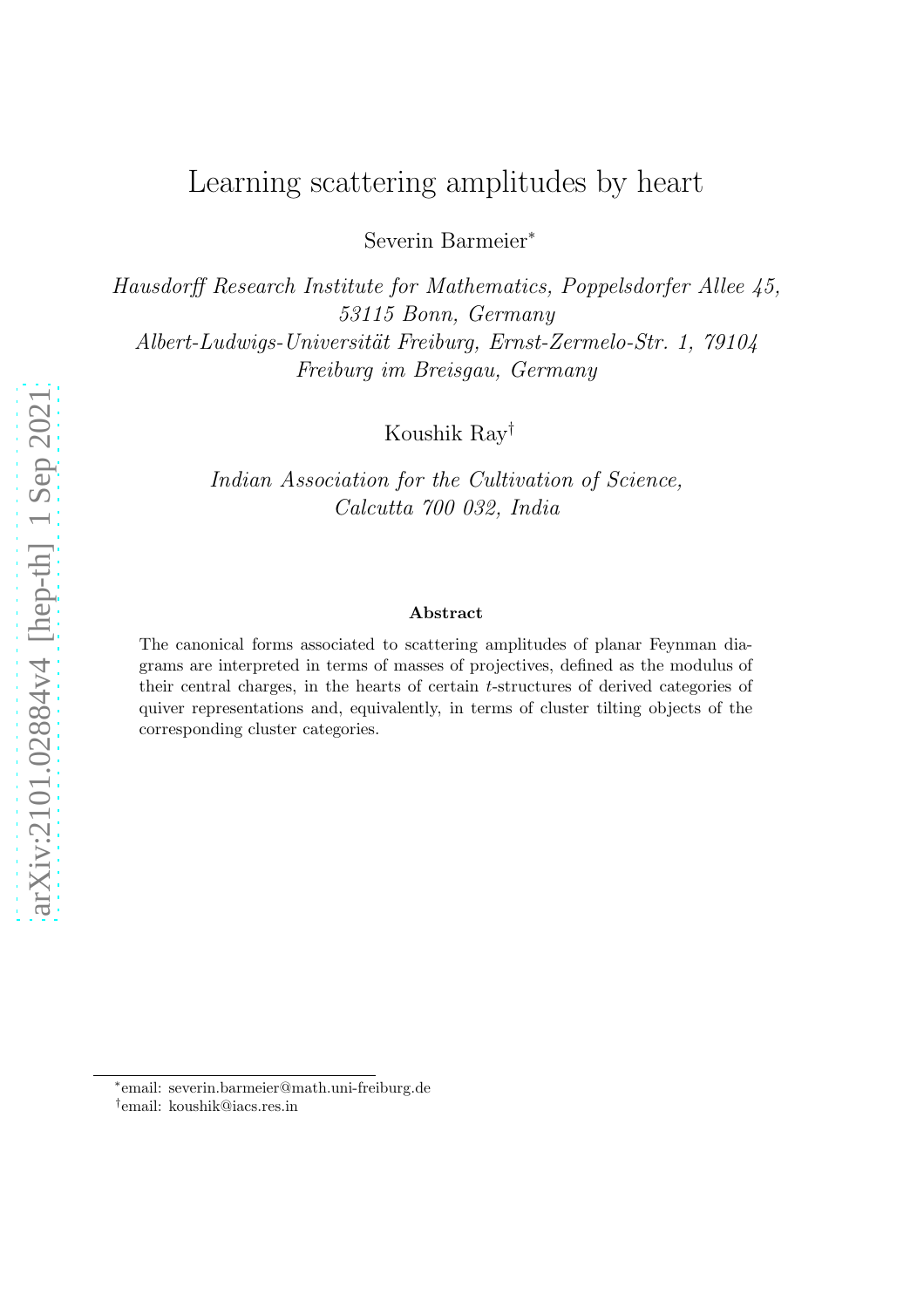### 1 Introduction

The amplituhedron program of  $\mathcal{N} = 4$  supersymmetric Yang–Mills theories [\[1\]](#page-15-0) culminating in the ABHY construction [\[2\]](#page-15-1) has provided renewed impetus to the study of computation of scattering amplitudes in quantum field theories, even without supersymmetry, using geometric ideas. While homological methods for the evaluation of Feynman diagrams have been pursued for a long time  $[3]$ , the ABHY program associates the geometry of Grassmannians to the amplitudes  $[4]$ . Relations of amplitudes to a variety of mathematical notions and structures have been unearthed [\[5](#page-16-2)[–7\]](#page-16-3). For scalar field theories the amplitudes are expressed in terms of Lorentz-invariant Mandelstam variables. The space of Mandelstam variables is known as the kinematic space. The combinatorial structure of the amplitudes associated with the planar Feynman diagrams of the cubic scalar field theory is captured by writing those as differential forms associated to a polytope in the kinematic space, called the associahedron, and their integrals. The form is named canonical form.

In an attempt to categorify the ideas we extract the canonical form from cluster tilting objects in the cluster category of a quiver of type  $A$  and, equivalently, from torsion pairs for the category of quiver representations and their intermediate t-structures. Such a connection may be anticipated from the existing literature, but here we highlight the categorical framework available in the representation-theoretic literature, which we expect to prove instructive in generalizing the computation of scattering amplitudes in general. We restrict our attention to the planar tree level Feynman diagrams in a cubic scalar field theory. These diagrams can be thought of as rooted binary trees. The Feynman diagrams are dual to triangulated polygons in the sense that they are obtained by drawing lines intersecting the edges of a triangulated polygon as indicated in Fig. [1.](#page-1-0)



<span id="page-1-0"></span>Figure 1: Binary tree, Feynman diagram and triangulation of polygon

The various triangulations of a plane polygon, and hence the Feynman diagrams, are in one-to-one correspondence with the vertices of an associahedron, which also appears in the representation theory of quivers  $[8]$  in the form of an exchange graph  $[9-11]$  $[9-11]$ . The canonical form is identified as the volume of the polytope dual to the associahedron  $[2,5]$  $[2,5]$ . The vertices of the associahedron are also associated to the set of cluster variables of cluster algebras  $[12]$ , two adjacent vertices being related by a mutation  $[13]$ . In a categorical framework cluster algebras are associated to cluster categories which can be realized as triangulated orbit categories of the bounded derived categories of quiver representations. We show that the canonical form is directly obtained from the central charges of the projective indecomposable objects of hearts of intermediate t-structures. In other words, we obtain the red arrows in Fig. [2.](#page-2-0)

Let us describe the proposed interpretation at the outset. We shall then work out two examples, which are easily generalized. In a perturbative treatment of the scattering of N particles in quantum field theory, the conservation of total momenta carried by the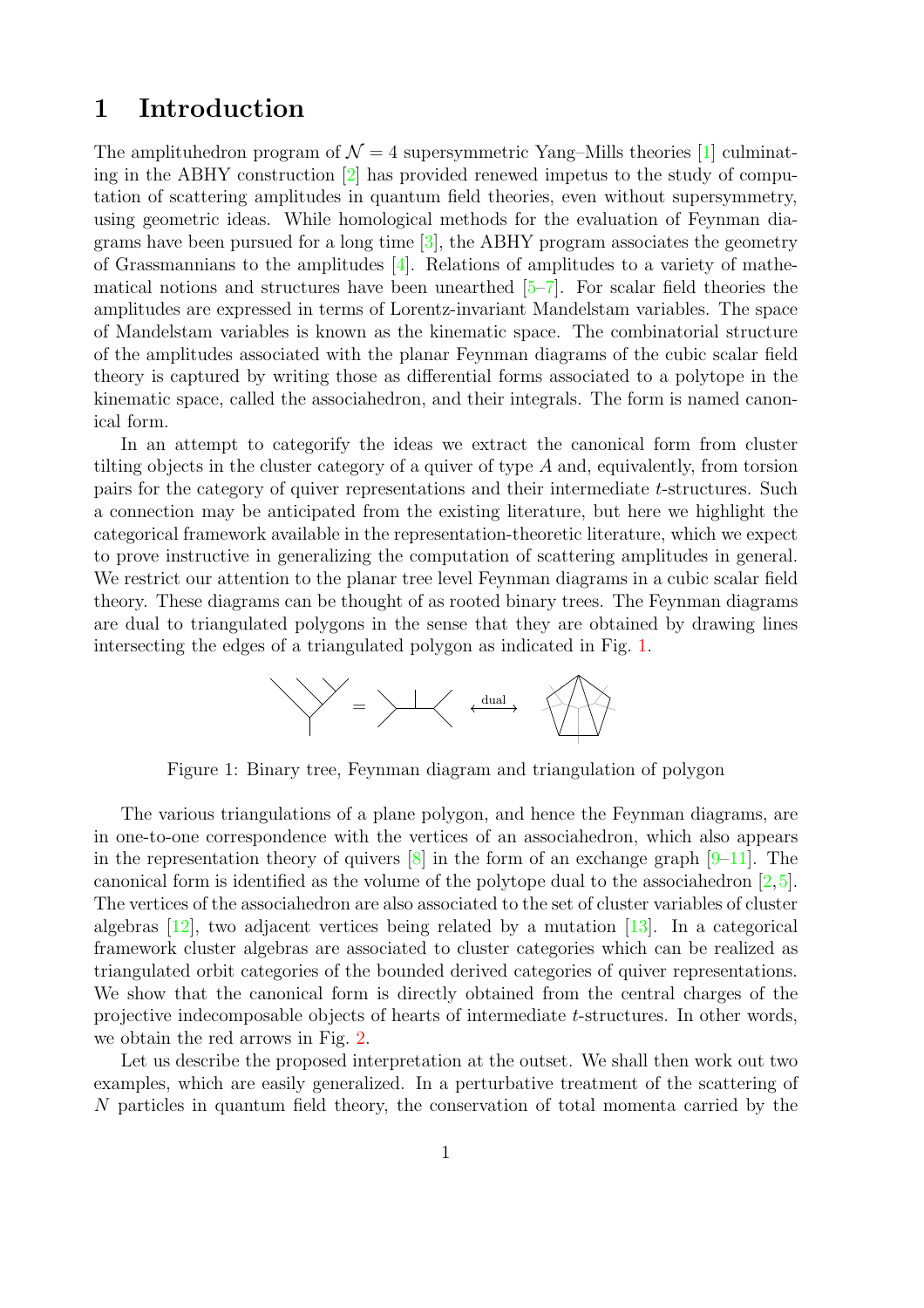<span id="page-2-0"></span>

Figure 2: Flow chart

particles as well as the nature of interactions are encoded in Feynman diagrams. The contribution to the scattering amplitude corresponding to the diagrams are expressed in terms of Lorentz-invariants formed out of the momenta of the particles. Consideration of the diagrams beyond tree level, which involve integration over momenta, will be postponed to future work. A set of such invariants, called planar variables, are denoted  $X_{ij}$ , with i and  $j$  running over the labels of  $N$  particles. The indices are defined modulo  $N$ . This, in addition to the symmetry of the planar variables under the exchange of the indices, gives the set of planar variables a periodic structure. A certain combination of the planar variables, namely, the discrete Laplacian operating on  $X_{ij}$ , relates to the Mandelstam variables. This combination may be presented as a diamond-like relation with arrows indicating the sign of terms in the discrete Laplacian. Considered seriatim for all the particles, the diamond can be knit into a mesh. If the mesh is continued ad infinitum it yields the Auslander–Reiten (AR) quiver of the bounded derived category  $\mathcal{D}_Q = \mathrm{D^b}$ (rep  $Q$ ) of finite-dimensional representations of a quiver  $Q$  of type  $A \left[14, 15\right]$  $A \left[14, 15\right]$  $A \left[14, 15\right]$ , the planar variables corresponding one-to-one with indecomposable objects and the arrows in the mesh taken to represent the irreducible morphisms in  $\mathcal{D}_Q$ . The periodicity of the planar variables further restricts the structure by dictating an identification of objects in the AR quiver. We observe that this identification happens to correspond precisely to the passage from the derived category  $\mathcal{D}_Q$  to the cluster category  $\mathcal{C}_Q$ , which is the triangulated category of orbits under a certain autoequivalence [\[13\]](#page-16-8).

Planar tree level Feynman diagrams of N particles are dual to triangulations of an Ngon, which in turn can be related to the cluster algebra or the cluster category of the  $A_{N-3}$ quiver [\[16,](#page-16-11)[17\]](#page-16-12), the combinatorial structure of the set of all triangulations being described by mutations in the cluster algebra or cluster category. In the categorical setting, these combinatorics can be expressed via a range of different structures. In this article we focus on two such structures: intermediate t-structures for the derived category  $\mathcal{D}_Q$  and cluster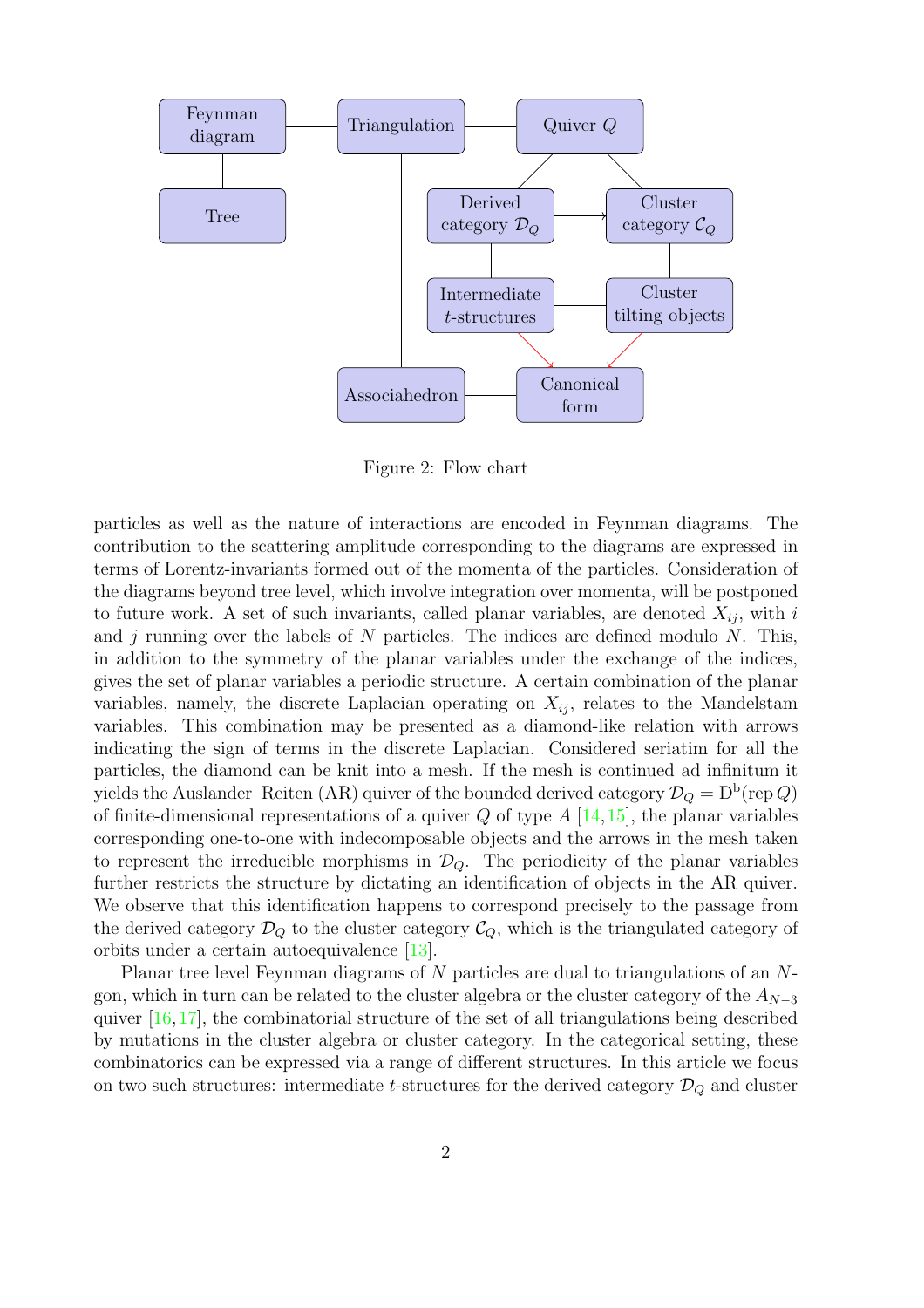tilting objects for the cluster category  $\mathcal{C}_Q$ . Our goal is to use the correspondences

Feynman diagrams  $\longleftrightarrow$  intermediate t-structures in  $\mathcal{D}_Q \longleftrightarrow$  cluster tilting objects in  $\mathcal{C}_Q$ 

to obtain the explicit expression of the canonical form.

The similarity between the mesh and the AR quiver is formal so far. While the objects in the cluster category are orbits of complexes of quiver representations in the derived category, the planar variables are real numbers. In order to relate these we remark that the central charge of objects are complex numbers associated to equivalence classes of the objects in the Grothendieck group of the derived category. These are related through the mesh relations, which coincide with the mesh relations among the planar variables  $X_{ij}$ . By identifying the modulus of the central charge of an object in the AR quiver of the cluster category with the corresponding planar variable  $X_{ij}$  we re-derive, not surprisingly, the relations among the latter from the mesh relations of the derived category. The modulus of central charge is called the mass  $[18]$ . In here it relates to the squared invariant mass of a collection of particles. In the categorical parlance  $X_{ij}$  are interpreted as the masses of indecomposable objects in the derived category. Their relations as derived from momentum conservations descend from the central charges on the stability lines. Each cluster tilting object in the cluster category corresponds to a Feynman diagram. The contribution of each Feynman diagram to the amplitude is thus given by a term in the canonical form. Each term is a logarithmic  $(N-3)$ -form written in terms of the planar variables. We show that from the point of view of derived categories each such term is given by the masses of projective objects of the hearts of intermediate t-structures.

Categorical formulation facilitates organizing computations. The present formulation, while not as geometric as the associahedron or the Grassmannians, has the virtue of being algebraic and seems to be of use in developing computer algorithms for the evaluation of the tree diagrams. We now exemplify the program chalked out above for two examples,  $N = 5$  and  $N = 6$ , the latter being completely generic. In the next section we review the derivation of the mesh relations among the planar variables from momentum conservation. The case of  $N = 5$  particles is worked out explicitly. In section [3](#page-6-0) we recall the notions of derived categories, intermediate t-structures and cluster categories and central charges, exemplified for the case of  $A_2$  quiver, corresponding to the case of  $N = 5$  particles. The canonical form for this case is then obtained for this case. In section [4](#page-13-0) we present the case of  $N = 6$  particle scattering corresponding to the  $A_3$  quiver. We obtain the mesh relations, the cluster category and retrieve the canonical form, before concluding in section [5.](#page-15-2) The two examples are described in the following two sections. In each case we first identify the cluster category from the mesh relations of the planar variables. We then obtain the cluster tilting objects and identify their direct summands, which may be viewed equivalently as projective objects of hearts of intermediate t-structures. Their masses are then shown to correspond to terms of the canonical form.

## 2 Kinematics

Let us recall the definition of kinematic variables for the scattering of a system of  $N$  scalar particles [\[2\]](#page-15-1). Their momenta are vectors in  $\mathbb{R}^{1,3}$ , denoted  $\mathbf{p}_i$ , for  $i = 1, 2, \ldots, N$ , satisfying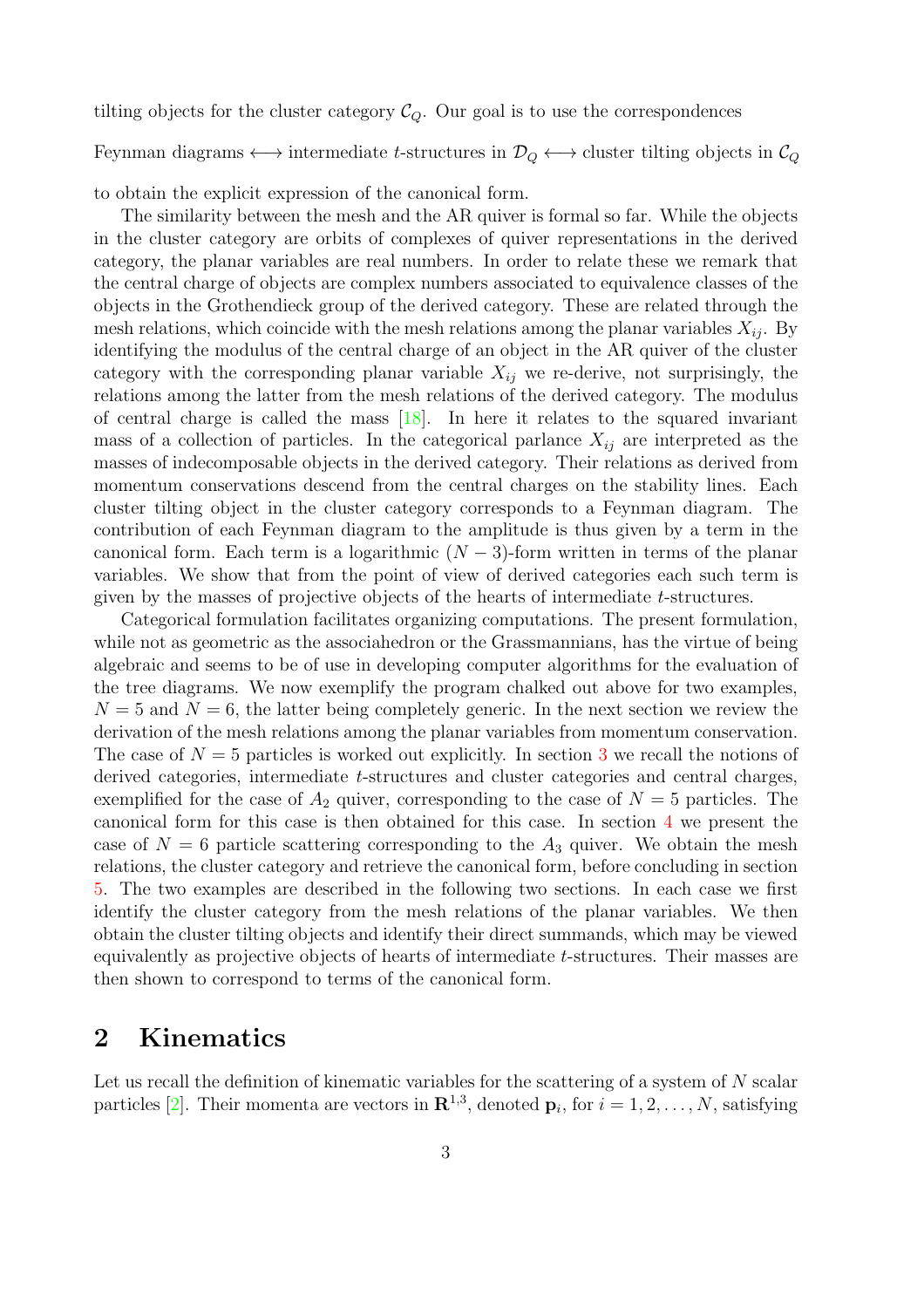the conservation equation

$$
\sum_{i=1}^{N} \mathbf{p}_i = 0. \tag{1}
$$

This is solved by writing the momenta in terms of another set of  $N$  four-vectors  $\bf{x}$  as

<span id="page-4-0"></span>
$$
\mathbf{p}_i = \mathbf{x}_{i+1} - \mathbf{x}_i,\tag{2}
$$

where from now on we define the indices modulo N, in particular,  $\mathbf{x}_{N+1} = \mathbf{x}_1$ . Mandelstam variables are quadratic invariants for a pair of particles

$$
s_{ij} = (\mathbf{p}_i + \mathbf{p}_j)^2 \tag{3}
$$

where the norm of a four-vector  $\mathbf{p} = (p_0, p_1, p_2, p_3)$  is defined as  $\mathbf{p}^2 = -p_0^2 + p_1^2 + p_2^2 + p_3^2$ . Entities defined similarly with the x's as

$$
X_{ij} = (\mathbf{x}_i - \mathbf{x}_j)^2 \tag{4}
$$

are called planar variables. These are symmetric with respect to exchange of indices by definition,  $X_{ji} = X_{ij}$ . Using [\(2\)](#page-4-0) and the periodicity of the indices the planar variables are related to the Mandelstam variables as

<span id="page-4-1"></span>
$$
s_{ij} = \mathbf{p}_i^2 + \mathbf{p}_j^2 + X_{i,j+1} + X_{i+1,j} - X_{i,j} - X_{i+1,j+1}.
$$
 (5)

If we now assume that the particles are massless, that is, the momentum vectors are null,  $\mathbf{p}_i^2 = 0$  for each *i*, then

<span id="page-4-5"></span>
$$
s_{ii} = 2\mathbf{p}_i^2 = 0, \qquad X_{i,i+1} = \mathbf{p}_i^2 = 0 \tag{6}
$$

and the relation [\(5\)](#page-4-1) becomes

<span id="page-4-2"></span>
$$
s_{ij} = X_{i,j+1} + X_{i+1,j} - X_{ij} - X_{i+1,j+1}.
$$
\n(7)

The right hand side is the negative discrete Laplacian operating on the planar variables. In particular, we have

<span id="page-4-3"></span>
$$
X_{N,N+1} = X_{N,1} = X_{1,N} = 0,
$$
  
\n
$$
X_{2,N+1} = X_{2,1} = X_{1,2} = 0.
$$
\n(8)

Equation [\(7\)](#page-4-2) can be pictorially presented as

<span id="page-4-4"></span>
$$
S_{ij} = X_{ij} \t\t \t\t X_{i+1,j+1} \t\t (9)
$$
  

$$
X_{i+1,j}
$$

For any given value of N this unit can be used to weave a mesh  $[14]$ , which, upon using the periodicity of the indices, the symmetry of  $X$ 's and equation  $(8)$ , gives rise to the cluster category of the  $A_{N-3}$  quiver. In the next two sections we work out the examples of  $N = 5$  and  $N = 6$  and obtain the canonical forms from the central charges.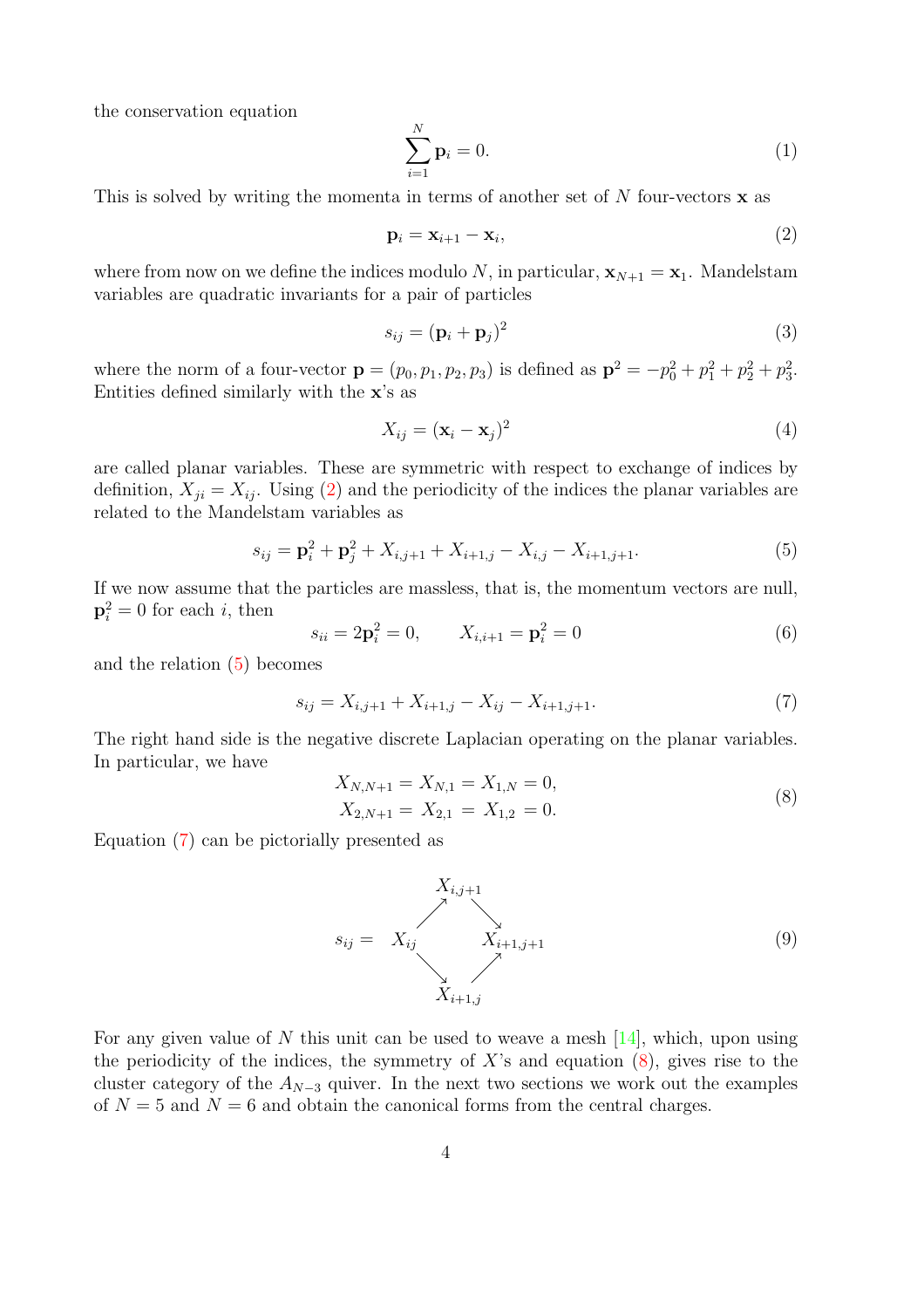### <span id="page-5-2"></span>2.1 Example of  $N = 5$

In this section we recall various notions pertaining to the categorical description of the scattering amplitude. In order to be explicit we shall often use the example of an  $A_2$ quiver arising in the case of scattering of five particles. The mesh diagram knit from [\(9\)](#page-4-4) is

<span id="page-5-1"></span>

Using the periodicity of the indices modulo 5 and the symmetry  $X_{ji} = X_{ij}$ , for example  $X_{59} = X_{54} = X_{45}$ , the ones in red blocks are null by [\(6\)](#page-4-5) and [\(8\)](#page-4-3). The canonical form associated to the  $N = 5$  amplitude is [\[2\]](#page-15-1)

<span id="page-5-0"></span>
$$
\Omega_5 = d \log X_{14} \wedge d \log X_{13} - d \log X_{35} \wedge d \log X_{13} + d \log X_{35} \wedge d \log X_{25} - d \log X_{24} \wedge d \log X_{25} + d \log X_{24} \wedge d \log X_{14}. \tag{11}
$$

The scattering amplitude is obtained from the canonical form using relations among the planar variables [\[2\]](#page-15-1). These relations are derived from the mesh relations in the derived category. Let us indicate the combinatorial scheme for fixing the relative signs of the terms. The set of planar variables appearing in each term of the canonical form are identified first and one term is fixed, say, the first one in [\(11\)](#page-5-0) with a positive sign. We then replace one of the planar variables with a new one. The new term is given a negative sign, as in the second term in [\(11\)](#page-5-0), where  $X_{14}$  of the first term is replaced with  $X_{35}$ . Repeating this we obtain the full canonical form.

The main observation described in this article is that after dispensing with the red blocks along with the arrows to and from the corresponding nodes we are left with the Auslander–Reiten (AR) quiver of the bounded derived category of the finite-dimensional representations of the  $A_2$  quiver. Moreover, the green block in  $(10)$  is, after identifying the objects as indicated, precisely the cluster category of  $A_2$ , and the terms of the canonical form are in one-to-one correspondence with the cluster tilting objects and, on the level of the bounded derived category, with the intermediate  $t$ -structures. The next three subsections digress to recall various notions pertaining to the categorification of the canonical form. The discussions are brief and often through examples. We refer to  $[13, 26, 27]$  $[13, 26, 27]$  $[13, 26, 27]$  $[13, 26, 27]$  for further elaborations.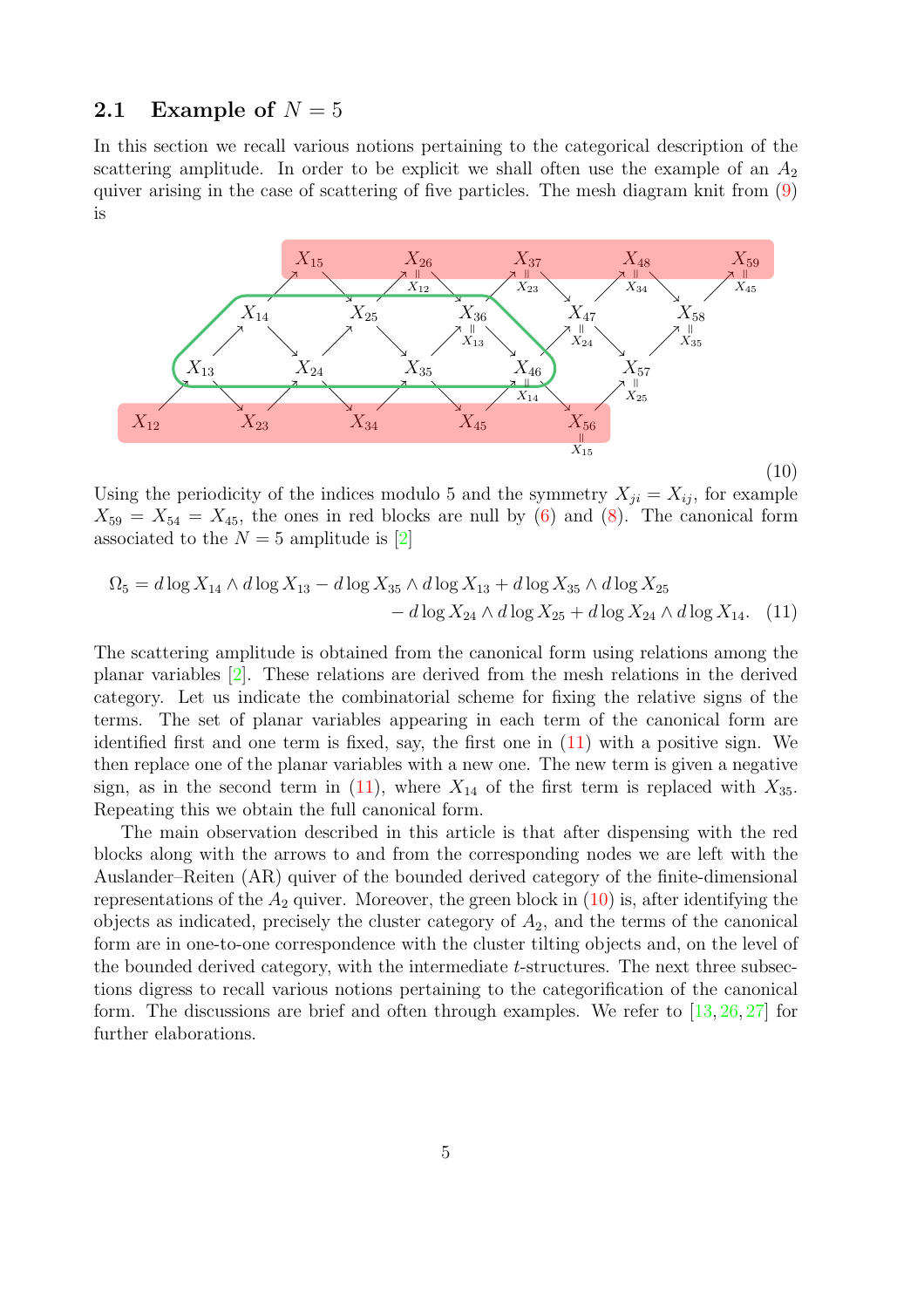## <span id="page-6-0"></span>3 Categorical picture

A quiver is a directed graph, that is, a collection of vertices and arrows amongst them. A representation of a quiver is given by associating a finite-dimensional vector space to the vertices and linear maps between these vector spaces to the arrows. An  $A_n$  quiver, is a quiver whose underlying undirected graph is a Dynkin diagram of type  $A_n$ . In this article we work with the  $A_n$  quiver with linear orientation

$$
1 \longrightarrow 2 \longrightarrow \cdots \longrightarrow n,\tag{12}
$$

the natural numbers labelling the vertices. Such representations form an Abelian category and every representation is isomorphic to a direct sum of indecomposable representations. For a quiver of type ADE, Gabriel's Theorem states that there are only finitely many indecomposable representations, which for the linearly oriented  $A_n$  quiver are of the simple form

$$
0\longrightarrow \cdots \longrightarrow 0 \longrightarrow {\bf C}\stackrel{{\rm id}}{\longrightarrow} \cdots \stackrel{{\rm id}}{\longrightarrow} {\bf C}\longrightarrow 0 \longrightarrow \cdots \longrightarrow 0
$$

where the vector space at each node is taken to be either the 1-dimensional vector space of complex numbers  $C$ , or the trivial vector space 0 and the linear maps between copies of C are the identity maps.

For example, the  $A_2$  quiver is  $1 \longrightarrow 2$ . The Abelian category of finite-dimensional representations rep  $A_2$  contains three indecomposable representations

$$
\mathbf{C} \longrightarrow 0, \qquad 0 \longrightarrow \mathbf{C} \qquad \text{and} \qquad \mathbf{C} \xrightarrow{\text{id}} \mathbf{C}. \tag{13}
$$

These representations are also denoted 1, 2 and  $\frac{1}{2}$ , respectively. Here a single number i denotes the simple representation with a one-dimensional vector space at the vertex labelled *i* in the quiver and  $\frac{i}{j}$  denotes an extension of *i* by *j*. These three representations fit into a short exact sequence

<span id="page-6-1"></span>
$$
0 \longrightarrow 2 \longrightarrow \frac{1}{2} \longrightarrow 1 \longrightarrow 0 \tag{14}
$$

in rep  $A_2$ .

A derived category is obtained from an Abelian category by promoting short exact sequences to triangles. Elements of the derived category are Z-graded cochain complexes of elements of the Abelian category, where two complexes are considered isomorphic in the derived category if there is a chain of morphisms of complexes between the two inducing an isomorphism in cohomology. The bounded derived category is formed by considering only complexes which are zero in all but finitely many degrees. The derived category is equipped with a shift functor [1] which, when applied to a complex, shifts all the elements of the complex down by one degree. If  $C<sup>i</sup>$  denotes the degree i component of a complex  $C^{\bullet}$ , then the degree *i*th chain in the shifted complex is  $C^{\bullet}[n]$ <sup>*i*</sup> =  $C^{i+n}$ , where [*n*] is the n-fold composition of [1].

Given an element M in the Abelian category, one can view it as a complex with  $M$ placed in degree 0 and  $M[n]$  denotes its shift by n, e.g.

<span id="page-6-2"></span>
$$
M \leftrightarrow (\cdots \longrightarrow 0 \longrightarrow 0 \longrightarrow M \longrightarrow 0 \longrightarrow \cdots)
$$
  
\n
$$
M[1] \leftrightarrow (\cdots \longrightarrow 0 \longrightarrow M \longrightarrow 0 \longrightarrow \cdots).
$$
\n
$$
(15)
$$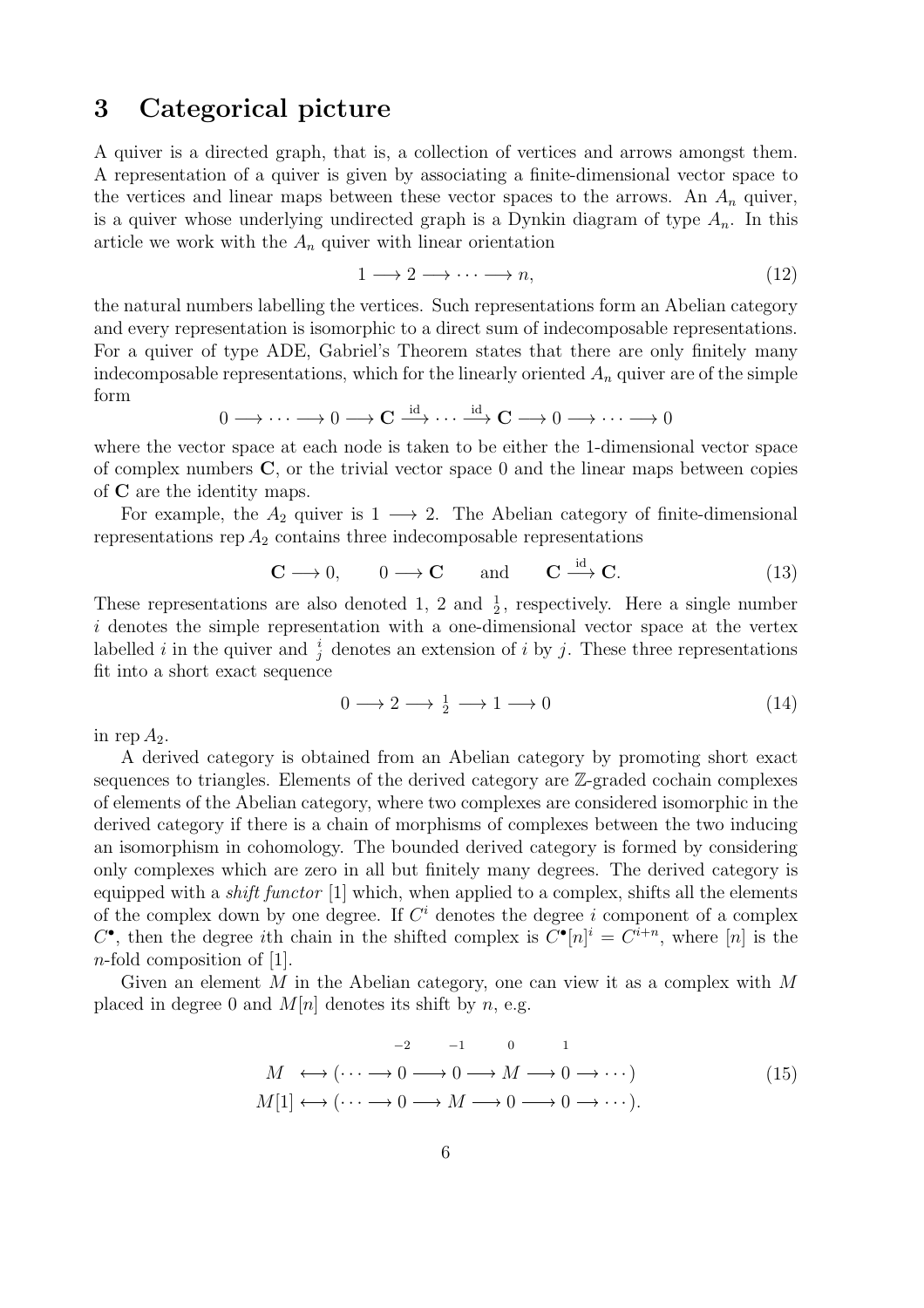Given a short exact sequence  $0 \longrightarrow A \longrightarrow B \longrightarrow C \longrightarrow 0$  in an Abelian category, the two complexes

$$
\cdots \longrightarrow 0 \longrightarrow A \longrightarrow B \longrightarrow 0 \longrightarrow \cdots
$$
  
and 
$$
\cdots \longrightarrow 0 \longrightarrow 0 \longrightarrow C \longrightarrow 0 \longrightarrow \cdots
$$
 (16)

are isomorphic in the derived category, as the maps in the short exact sequence give a map of complexes which induces an isomorphism in cohomology. Hence, there is a map  $C \longrightarrow A[1]$  in the derived category, given by

$$
\cdots \longrightarrow 0 \longrightarrow A \longrightarrow B \longrightarrow 0 \longrightarrow \cdots
$$
  
\n
$$
\downarrow \qquad \qquad \downarrow \qquad \qquad \downarrow
$$
  
\n
$$
\cdots \longrightarrow 0 \longrightarrow A \longrightarrow 0 \longrightarrow 0 \longrightarrow \cdots
$$
  
\n(17)

where the lower complex is  $A[1]$ . This is expressed by drawing a triangle

$$
B\n\over\n\searrow
$$
\n
$$
A \xleftarrow{\text{I1}} C
$$
\n(18)

and such triangles equip the derived category with its triangulated structure. Another way to encode the information of the triangle is writing the complex

<span id="page-7-0"></span> $\cdots \longrightarrow A \longrightarrow B \longrightarrow C \longrightarrow A[1] \longrightarrow B[1] \longrightarrow \cdots$  (19)

in the derived category corresponding to the short exact sequence in the Abelian category. The complex continues on both sides. In this fashion the Abelian category rep  $A_n$  gives rise to the bounded derived category, denoted  $\mathcal{D}_{A_n} = D^b(\text{rep } A_n)$ .

Since the Abelian category rep  $A_n$  is hereditary (i.e.  $\text{Ext}_{\text{rep }A_n}^k$  vanishes for  $k \geq 2$ ) and only has only finitely many indecomposable objects, any object in the bounded derived category can be decomposed into complexes of the form  $M[n]$  for some indecomposable representation M of rep  $A_n$  and some integer n. All the essential information of the derived category  $\mathcal{D}_{A_n}$  is then captured diagrammatically by its AR quiver, which encodes the morphisms and extensions between the indecomposable objects of the derived category. For example, starting from [\(14\)](#page-6-1) we have, by [\(19\)](#page-7-0), the long sequence in  $\mathcal{D}_{A_2}$ , which is depicted as the AR quiver

<span id="page-7-1"></span>
$$
\begin{array}{c}\n \stackrel{1}{\longrightarrow} & \stackrel{\cdot}{\longrightarrow} & \stackrel{\cdot}{\longrightarrow} \\
2 & \stackrel{\tau}{\longleftarrow} & \stackrel{\tau}{\longrightarrow} & \\
1 & \stackrel{\tau}{\longleftarrow} & \stackrel{\tau}{\longleftarrow} & \\
2 & \stackrel{\tau}{\longleftarrow} & \stackrel{\tau}{\longleftarrow} & \\
1 & \stackrel{\tau}{\longleftarrow} & \stackrel{\tau}{\longleftarrow} & \\
2 & \stackrel{\tau}{\longleftarrow} & \\
2 & \stackrel{\tau}{\longleftarrow} & \\
1 & \stackrel{\tau}{\longleftarrow} & \\
2 & \stackrel{\tau}{\longleftarrow} & \\
2 & \stackrel{\tau}{\longleftarrow} & \\
2 & \stackrel{\tau}{\longleftarrow} & \\
2 & \stackrel{\tau}{\longleftarrow} & \\
2 & \stackrel{\tau}{\longleftarrow} & \\
2 & \stackrel{\tau}{\longleftarrow} & \\
2 & \stackrel{\tau}{\longleftarrow} & \\
2 & \stackrel{\tau}{\longleftarrow} & \\
2 & \stackrel{\tau}{\longleftarrow} & \\
2 & \stackrel{\tau}{\longleftarrow} & \\
2 & \stackrel{\tau}{\longleftarrow} & \\
2 & \stackrel{\tau}{\longleftarrow} & \\
2 & \stackrel{\tau}{\longleftarrow} & \\
2 & \stackrel{\tau}{\longleftarrow} & \\
2 & \stackrel{\tau}{\longleftarrow} & \\
2 & \stackrel{\tau}{\longleftarrow} & \\
2 & \stackrel{\tau}{\longleftarrow} & \\
2 & \stackrel{\tau}{\longleftarrow} & \\
2 & \stackrel{\tau}{\longleftarrow} & \\
2 & \stackrel{\tau}{\longleftarrow} & \\
2 & \stackrel{\tau}{\longleftarrow} & \\
2 & \stackrel{\tau}{\longleftarrow} & \\
2 & \stackrel{\tau}{\longleftarrow} & \\
2 & \stackrel{\tau}{\longleftarrow} & \\
2 & \stackrel{\tau}{\longleftarrow} & \\
2 & \stackrel{\tau}{\longleftarrow} & \\
2 &
$$

The diagram continues ad infinitum on both sides and the dashed arrows  $\tau$  are the AR translations, which encode the triangles of  $\mathcal{D}_{A_2}$ . This diagram can be identified with the middle portion, between the omitted red blocks, of the mesh [\(10\)](#page-5-1), where the nodes in the AR quiver correspond to the planar variables  $X_{ij}$  in [\(10\)](#page-5-1).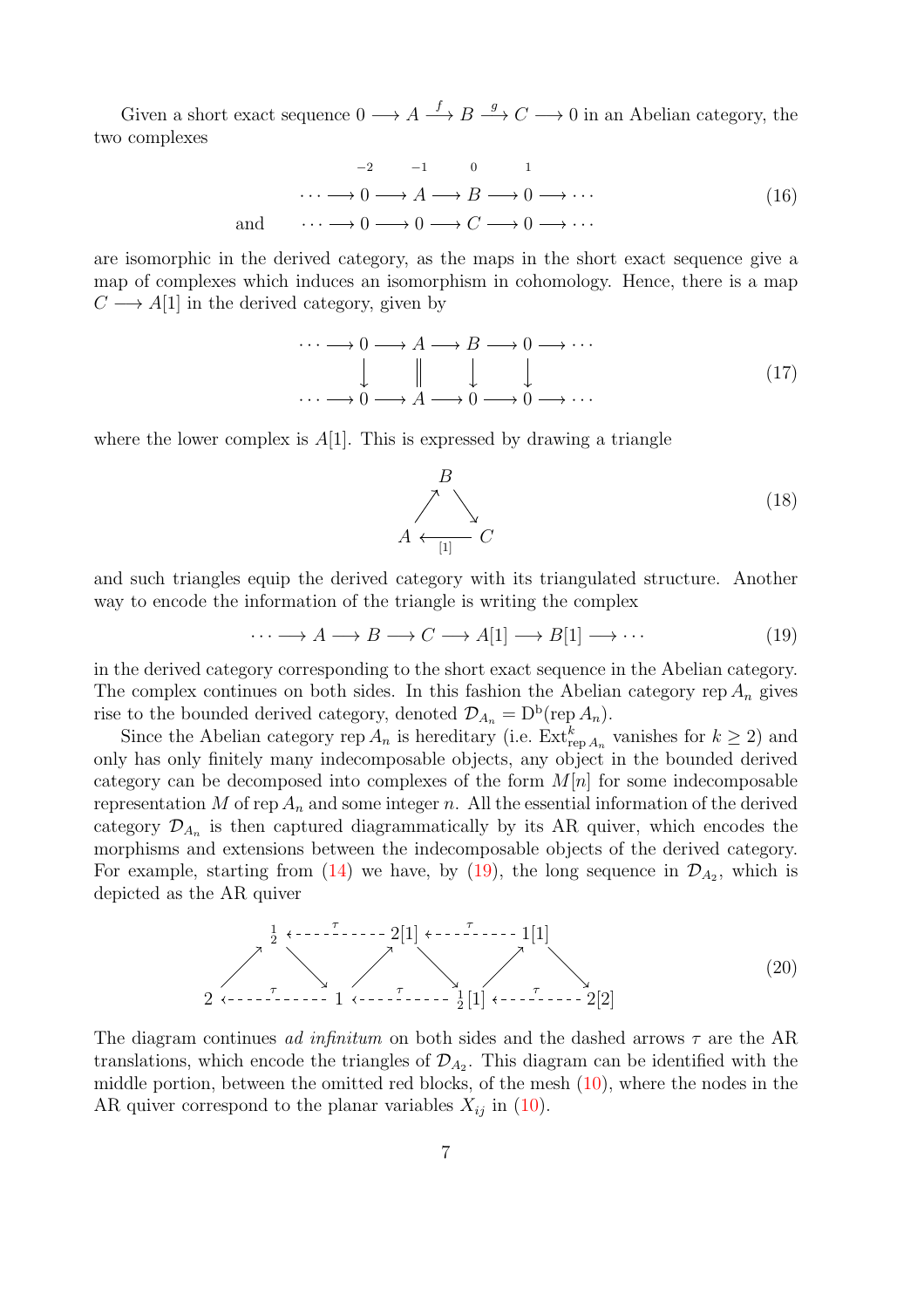#### 3.1 Intermediate t-structures

Given the derived category  $\mathcal{D} = D^b(\mathcal{A})$  of an Abelian category  $\mathcal{A}$ , one can recover  $\mathcal{A}$  as the complexes concentrated in degree 0. This process of obtaining an Abelian category from a derived category is generalized and axiomatized in the notion of a t-structure which provide a way of vivisecting the derived category, called truncations, realizing the Abelian categories as the portion common to the truncated parts, called hearts. The original Abelian category is usually referred to as the standard heart and the corresponding t-structure as the standard t-structure.

A t-structure on D is a pair  $(\mathcal{D}^{\leq 0}, \mathcal{D}^{\geq 0})$  of strictly full subcategories, satisfying

- 1.  $\mathcal{D}^{\leq 0} \subset \mathcal{D}^{\leq 1}$  and  $\mathcal{D}^{\geq 1} \subset \mathcal{D}^{\geq 0}$
- 2. Hom $p(\mathcal{D}^{\leq 0}, \mathcal{D}^{\geq 1}) = 0$
- 3. for each object M of the triangulated category  $\mathcal{D}$ , there exists a distinguished triangle



where we set  $\mathcal{D}^{\geq m} = \mathcal{D}^{\geq 0}[-m]$  and  $\mathcal{D}^{\leq n} = \mathcal{D}^{\leq n}[-n]$  for any integers m and n. Further, a t-structure is called *bounded* if each M in  $\mathcal{D}$  is contained in  $\mathcal{D}^{\geq m} \cap \mathcal{D}^{\leq n}$  for some integers m and n. All t-structures in here are bounded.

When  $\mathcal{D}^{\leq 0}$  is the full subcategory of complexes whose cohomology vanishes in positive degrees, and  $\mathcal{D}^{\geq 0}$  the subcategory of complexes whose cohomology vanishes in negative degrees, then  $(\mathcal{D}^{\leq 0}, \mathcal{D}^{\geq 0})$  is called the standard t-structure and its heart  $\mathcal{D}^{\geq 0} \cap \mathcal{D}^{\leq 0}$  is the standard heart and recovers the Abelian category A.

So far, our discussion of t-structures have been rather general. We now briefly recall the notion of intermediate t-structures. A t-structure  $(\mathcal{D}^{\leq 0}, \mathcal{D}^{\geq 0})$  is called intermediate with respect to the standard t-structure  $(\mathcal{D}^{\leq 0}, \mathcal{D}^{\geq 0})$  if  $\mathcal{D}^{\leq 0}[1] \subset \mathcal{D}^{\leq 0} \subset \mathcal{D}^{\leq 0}$ . These intermediate t-structures yield the terms of the canonical form and can be obtained by tilting with respect to torsion pairs, which are pairs of subcategories for the initial Abelian category  $\mathcal{A}$  [\[9\]](#page-16-5). In order to be concrete we shall return to the specific examples of the  $A_2$ and  $A_3$  quivers.

Let  $\mathcal{D}_{A_2} = D^b(\text{rep } A_2)$  and let  $(\mathcal{D}_{A_2}^{\leq 0})$  $\frac{\leq 0}{A_2},\mathcal{D}_{\overline{A}_2}^{\geq 0}$  $\frac{\geq 0}{A_2}$  denote the standard t-structure on  $\mathcal{D}_{A_2}$ with heart  $\mathcal{D}_{A_2}^{\leq 0}$  $\frac{\leq 0}{A_2} \cap \mathcal{D}_{A_2}^{\geq 0} \simeq \text{rep } A_2$ . A torsion pair  $(\mathcal{T}, \mathcal{F})$  for rep  $A_2$  may be obtained by choosing  $\mathcal T$  to be the Abelian subcategory generated by any collection of indecomposable representations which is closed under extensions and quotients, and then letting  $\mathcal{F} =$  $\mathcal{T}^{\perp} = \{ Y \in \text{rep } A_2 \mid \text{Hom}(X, Y) = 0, \ \forall X \in \mathcal{T} \}$  be its right orthogonal complement. The Abelian category rep  $A_2$  has five torsion pairs which are presented in Fig. [3](#page-9-0) and the corresponding intermediate t-structures of  $\mathcal{D}_{A_2}$  in Fig. [5](#page-12-0) where we omitted the arrows (cf. [\(22\)](#page-9-1) and [\(23\)](#page-10-0)). The black dots correspond to the indecomposable objects of rep  $A_2$ . In each diagram of Fig. [5](#page-12-0) the blue part corresponds to  $\mathcal{D}_{\mathcal{A}_{2}}^{\preceq 0}$  $\frac{\preceq 0}{A_2}$  and the red part to  $\mathcal{D}_{A_2}^{\geq 1}$  $\frac{\sum_{1}^{1}}{A_2}$  of the t-structure. The vertices in the shaded part correspond to the indecomposable objects in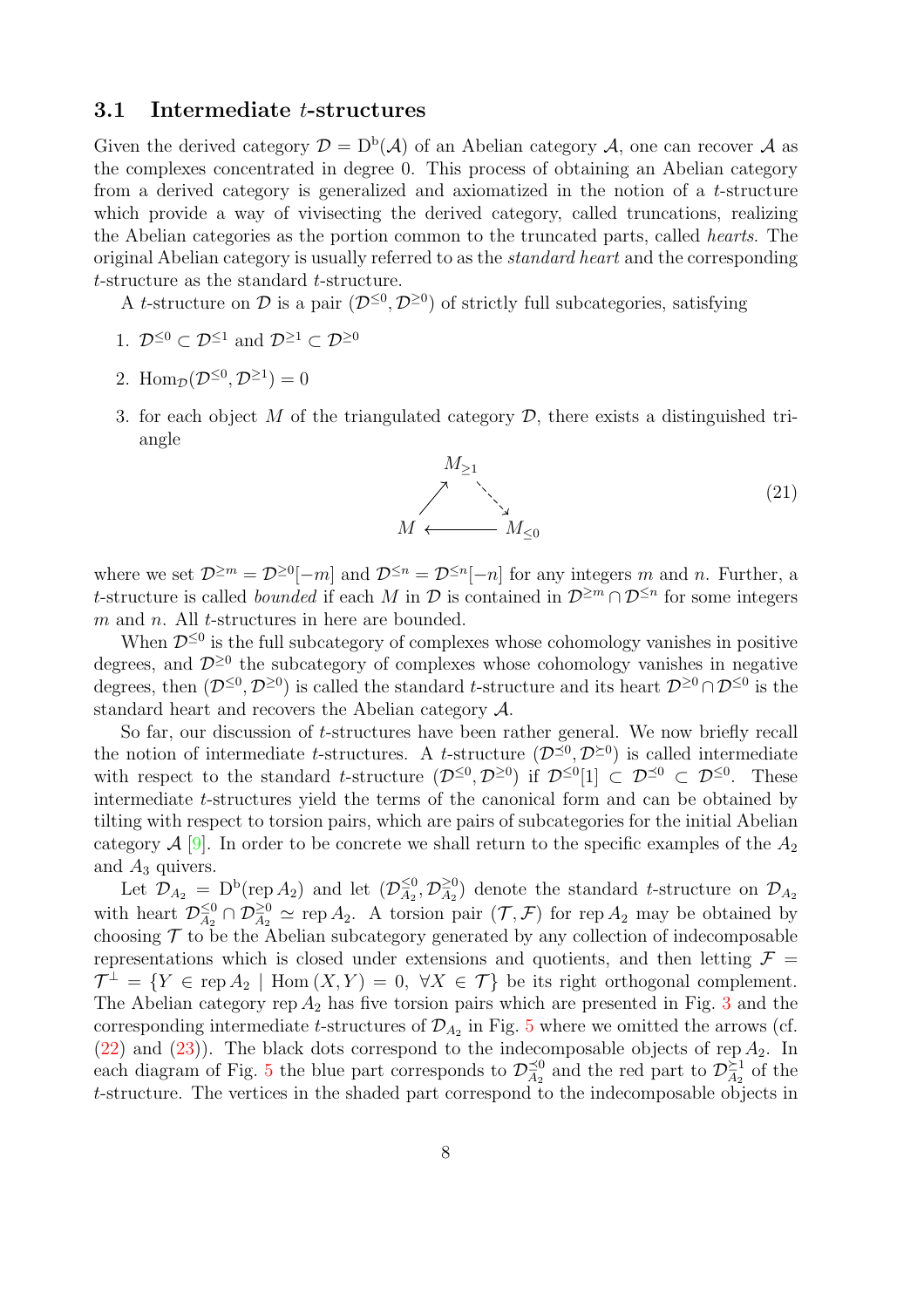

<span id="page-9-0"></span>Figure 3: The 5 torsion pairs  $(\mathcal{T}, \mathcal{F})$  of rep  $A_2$  with torsion class  $\mathcal{T}$  (blue) and torsion-free class  $\mathcal F$  (red)

the heart of the *t*-structure, which is given by  $\mathcal{D}_{A_2}^{\preceq 0}$  $\zeta_{A_2}^{0} \cap \mathcal{D}_{A_2}^{\geq 0}$ . Diagrammatically, the heart is obtained as the intersection of the blue part and the shift (given by glide reflection to the right) of the red part.

Given a t-structure  $(D^{\leq 0}, D^{\geq 0})$  on a triangulated category D with heart  $\mathcal{H} = \mathcal{D}^{\leq 0} \cap$  $\mathcal{D}^{\geq 0}$ , an object  $P \in \mathcal{D}$  is called a projective of the heart if for all  $M \in \mathcal{H}$  and all  $k \neq 0$  one has  $\text{Hom}_{\mathcal{D}}(P, M[k]) = 0$ . For type A quivers the dimension of the Hom space between indecomposable objects can be read off the AR quiver [\[8,](#page-16-4) §3.1.4] as  $\text{Hom}(P, M) \neq 0$ precisely when M lies in the maximal slanted (possibly degenerate) rectangle  $\mathcal{R}(P)$  whose left-most point is P as illustrated for an  $A_3$  quiver in Fig. [4.](#page-9-2) A bounded t-structure is completely described by its heart, which, in turn, is labelled by the projective objects of the heart.

<span id="page-9-2"></span>

Figure 4: Three maximal slanted rectangles in the AR quiver of  $\mathcal{D}_{A_3}$  indicating the nonzero Hom spaces from the objects marked by filled vertices to the objects in the rectangles

#### 3.2 Cluster category

As mentioned earlier, the mesh [\(10\)](#page-5-1) obtained from the planar variables upon effecting the various identifications coincides with the cluster category of type A quivers. We now recall the notion of the cluster category for a quiver of type  $A_n$  which is an orbit category of the derived category  $\mathcal{D}_{A_n}$ , obtained by quotienting with an automorphism of the derived category. The example pertinent for us in the present article is the automorphism  $F =$  $\tau^{-1} \circ [1]: \mathcal{D}_{A_2} \longrightarrow \mathcal{D}_{A_2}$ , called the cluster automorphism. Quotienting the derived category by F yields a cluster category. We shall discuss the notion with the example of  $\mathcal{D}_{A_2}$ .

Including the AR translation  $\tau$  indicating the existence of an extension of 1 by  $\tau(1) = 2$ furnishes the following diagrammatic picture of rep  $A_2$ 

<span id="page-9-1"></span>
$$
\begin{array}{c}\n \stackrel{1}{\longrightarrow} \\
2 \leftarrow -7 \leftarrow -1.\n\end{array}
$$
\n(22)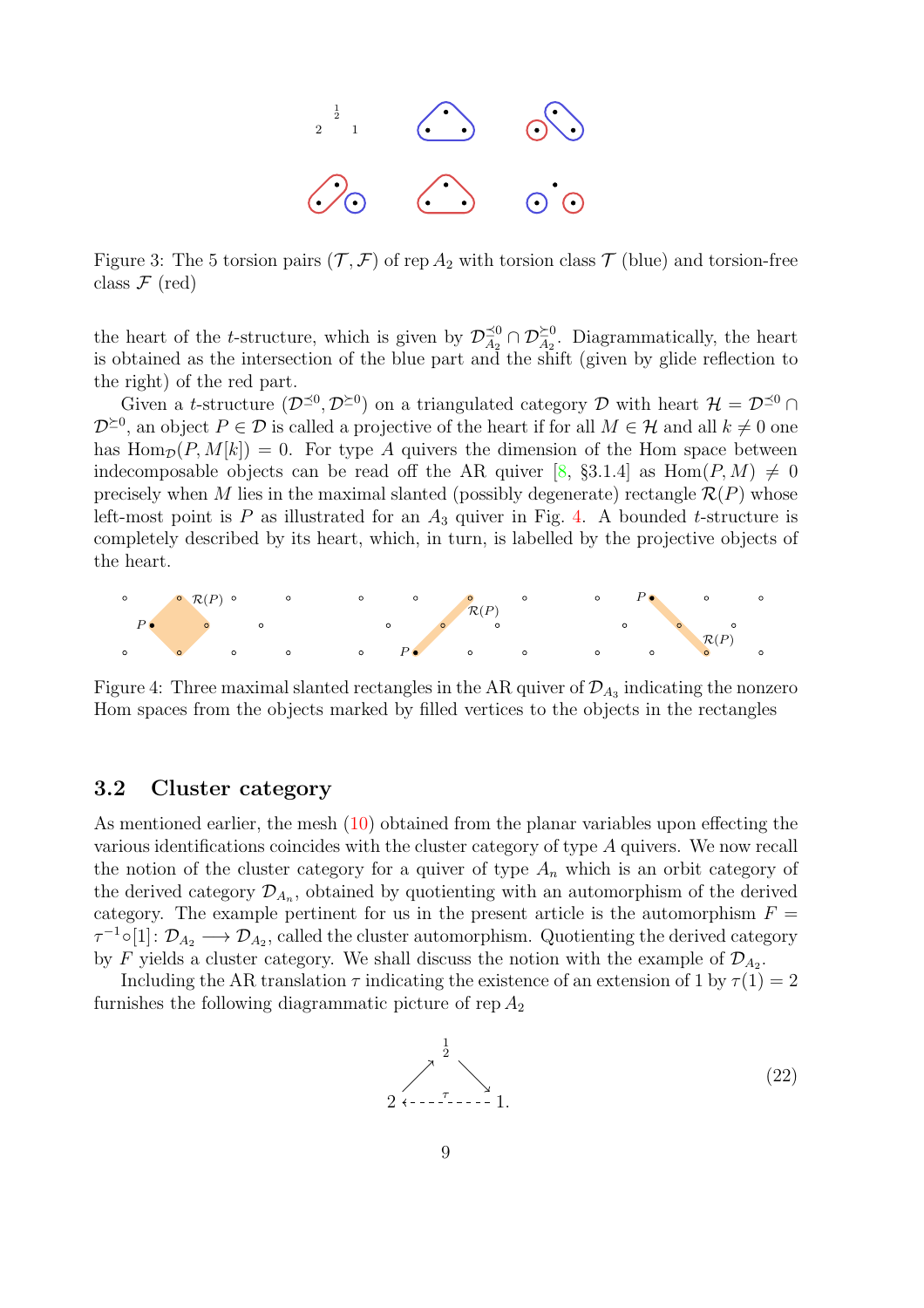Repeating this unit on both left and right to include the shift functors (given diagrammatically by a glide reflection) yields the AR quiver  $(20)$  corresponding to the bounded derived category  $\mathcal{D}_{A_2} = D^b(\text{rep } A_2)$  whose objects are bounded complexes of representations in rep  $A_2$ . Identifying the AR translation  $\tau$  with the shift functor [1] in  $\mathcal{D}_{A_2}$  one obtains the cluster category  $\mathcal{C}_{A_2}$  [\[17,](#page-16-12) [19\]](#page-16-14). It is a triangulated category [\[13\]](#page-16-8) depicted as

<span id="page-10-0"></span>

so that in the cluster category  $\mathcal{C}_{A_2}$ , 2 is isomorphic to  $F(2) = 1[1]$  and  $\frac{1}{2}$  is isomorphic to  $F(\frac{1}{2}) = 2[2]$ . Here the nodes are labelled by indecomposable representations in rep  $A_2$ and their shifts as in  $(15)$  $(15)$  $(15)$ . In  $(23)$  we have also indicated the AR label<sup>1</sup> above and the corresponding planar variable below each node. Objects in the cluster category satisfy mesh relations compatible with its triangulated structure. The mesh relations written in terms of the AR labels are [\[20,](#page-17-2) [21\]](#page-17-3)

<span id="page-10-2"></span>
$$
r_{(p,i)} = (p, i-1) \longrightarrow (p,i) \longrightarrow (p+1,i). \tag{24}
$$

While the objects in the cluster category are orbits of complexes of quiver representations under the cluster automorphism, we just need to work with the indecomposable objects, which we continue to denote simply by the indecomposable representations and their shifts.

The cluster category captures the combinatorics of the intermediate t-structures or torsion pairs in terms of cluster tilting objects, which in the cluster category of a type A quiver are precisely given by direct sums of projectives of the intermediate t-structures. Each term in the canonical form can thus be obtained from the cluster tilting objects, the indecomposable objects in the cluster category corresponding in some way to the planar variables.

We have remarked that the mesh  $(10)$  possesses the same structure of vertices and arrows as the cluster category of  $A_2$ . However, the planar variables are real numbers, satisfying the mesh relations obtained from  $(9)$ , while the vertices in the cluster category are modules satisfying the mesh relations [\(24\)](#page-10-2). In order to relate them we interpret the planar variables as the modulus of central charges of these objects. The planar variables then satisfy the 0-deformed mesh relations  $[15]$ . The central charge is defined as a map from the Grothendieck group of the derived category to the complex plane,  $Z: K_0(\mathcal{D}_{A_2}) \longrightarrow \mathbf{C}$ . We label the central charge by the objects as well as the AR labels, for example,  $Z_{\frac{1}{2}} = Z_{(0,2)}$  etc., and use the notations interchangeably. The mesh relations then give rise to relations among central charges as

$$
Z_{(p,i)} = Z_{(p,i-1)} + Z_{(p+1,i)}.
$$
\n(25)

<span id="page-10-1"></span> $(1(p, i))$  referring to the *i*th vertex in the *p*th copy of Q in the translation quiver of Q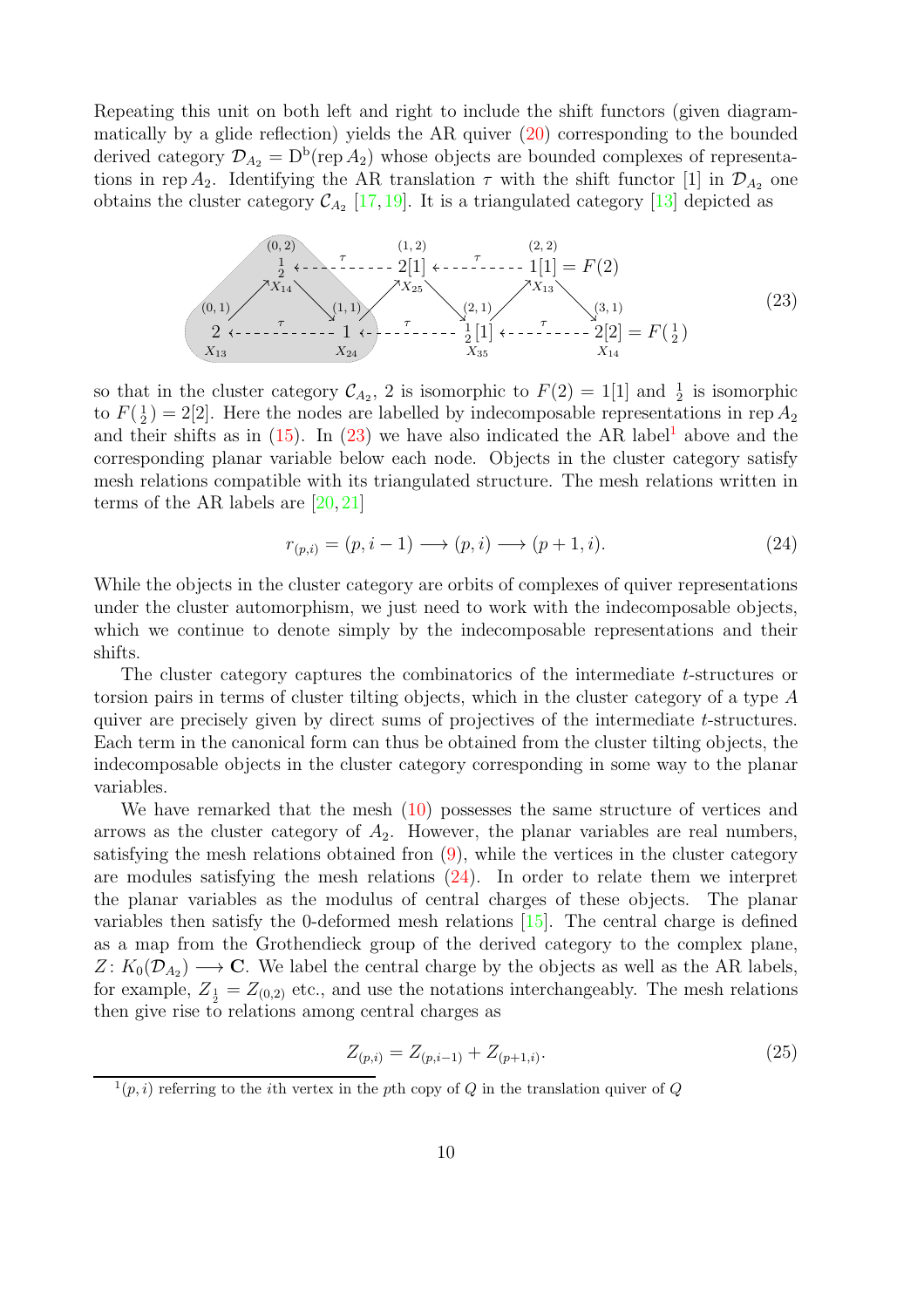For the present instance, in  $\mathcal{D}_{A_2}$ , these are, with middle node  $(0, 2)$ ,  $(1, 1)$ ,  $(1, 2)$ ,  $(2, 1)$ ,  $(2, 2),$ 

<span id="page-11-0"></span>
$$
Z_{\frac{1}{2}} = Z_2 + Z_1,
$$
  
\n
$$
Z_1 = Z_{\frac{1}{2}} + Z_{2[1]},
$$
  
\n
$$
Z_{2[1]} = Z_1 + Z_{\frac{1}{2}[1]},
$$
  
\n
$$
Z_{\frac{1}{2}[1]} = Z_{2[1]} + Z_{1[1]},
$$
  
\n
$$
Z_{1[1]} = Z_{\frac{1}{2}[1]} + Z_{2[2]},
$$
\n(26)

repectively. We have five relations among seven central charges. Thus two of them are "independent" and the rest can be expressed as their linear combinations. The choice of the two independent ones correspond to a choice of intermediate t-structure, whose heart has in the case of  $A_2$  two indecomposable projective objects. Once the independent ones are chosen, the assignment of central charges is made according to

<span id="page-11-1"></span>
$$
Z_{A[1]} = -Z_A \tag{27}
$$

for any object A.

The reason for defining the charge on the Grothendieck group of the derived category is that the Grothendieck group of the cluster category with its standard triangulated structure is too small, as was brought to our attention by Yann Palu. This may be remedied by working with so-called extriangulated structures on the cluster category [\[22\]](#page-17-4). For the present article we shall freely use the two equivalent perspectives of projectives hearts of intermediate t-structures on the one hand and direct summands of cluster tilting objects on the other hand, and content ourselves with defining the charge only from the projectives of hearts.

### 3.3 Canonical form from hearts

We have introduced the notions relevant for the categorification of the canonical form. We now present the connection between its terms and the projective objects of the hearts of intermediate *t*-structures restricted to the cluster category  $\mathcal{C}_{A_n}$ .

The standard heart in  $\mathcal{D}_{A_2}$  is given by the Abelian category rep  $A_2$  [\(22\)](#page-9-1) and the indecomposable projective objects of the heart are the representations 2 and  $\frac{1}{2}$  corresponding to the planar variables  $X_{13}$  and  $X_{14}$ , respectively, as indicated in  $(23)$ . The corresponding contribution to the canonical form [\(11\)](#page-5-0) is  $d \log X_{14} \wedge d \log X_{13}$ .

For the intermediate t-structures of  $\mathcal{D}_{A_2}$  the projective objects of their hearts are marked in Fig. [5](#page-12-0) as the circled vertices. From the point of view of cluster categories, the direct sums of the images of the projectives of the hearts in the cluster category are precisely the cluster tilting objects of the cluster category  $\mathcal{C}_{A_2}$ . The corresponding planar variables contribute to the canonical form as follows.

• For the standard *t*-structure corresponding to the torsion pair  $(\mathcal{T}, \mathcal{F}) = (rep A_2, 0)$ (the first diagram in Fig. [3\)](#page-9-0), the heart is the standard heart rep  $A_2 = \langle 2, 1, 1 \rangle$  with (indecomposable) projectives 2 and  $\frac{1}{2}$  so that  $2 \oplus \frac{1}{2}$  is a cluster tilting object of  $\mathcal{C}_{A_2}$ , where we have written also 2 and  $\frac{1}{2}$  for their images in the cluster category.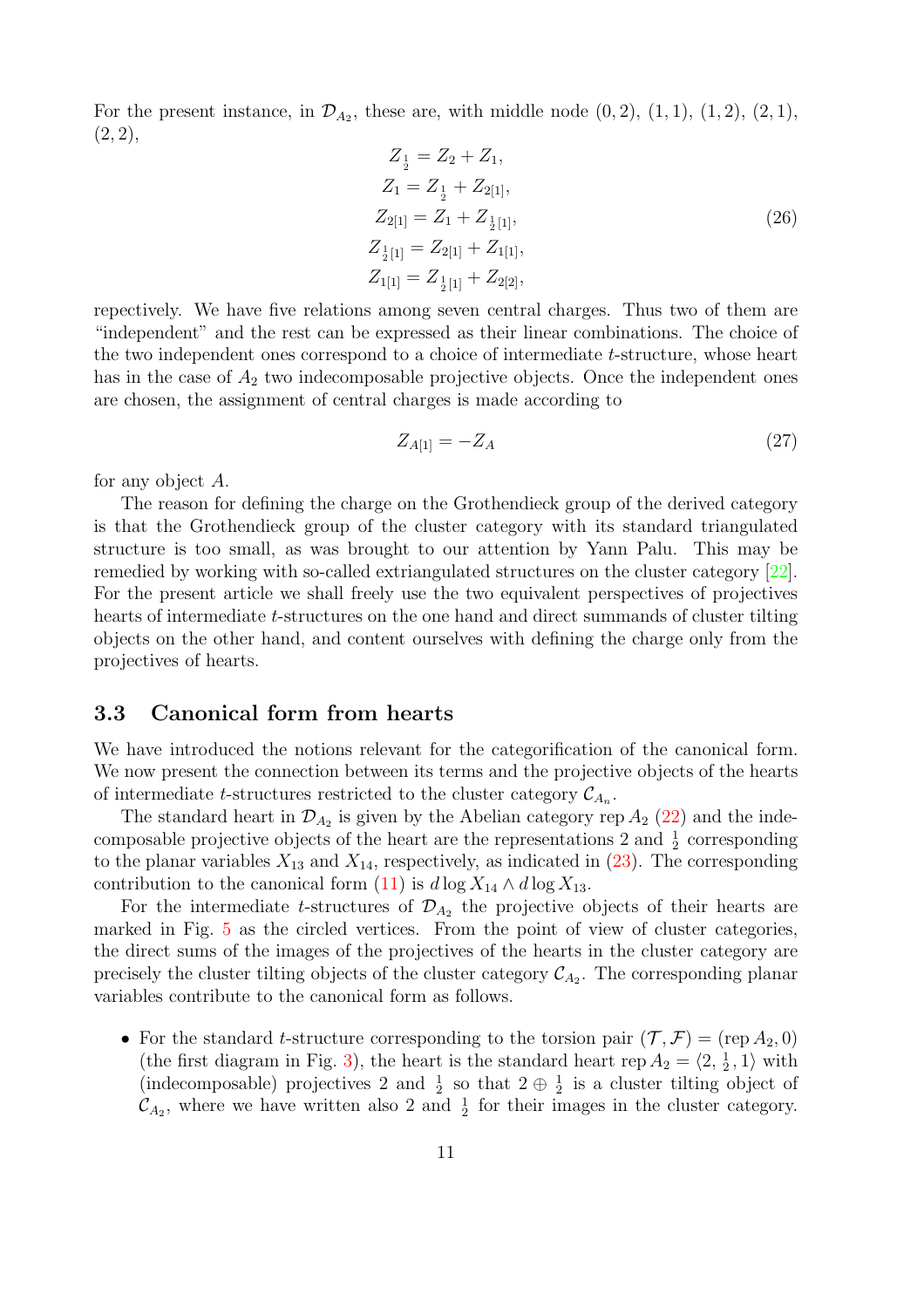<span id="page-12-0"></span>

Figure 5: The 5 intermediate t-structures of  $\mathcal{D}_{A_2}$  obtained by tilting with respect to a torsion pair from the standard heart (filled vertices), their hearts (shaded), projective objects (circled vertices) and their contribution to the canonical form

Their central charges are chosen to be the independent ones. All the others can be expressed in terms of them using [\(26\)](#page-11-0). We have, for example,

$$
Z_1 = Z_1 - Z_2. \tag{28}
$$

Using  $(27)$  all the equations  $(26)$  coincide with this, leaving only two independent central charges. Writing  $Z_A = X_A e^{i\pi \phi}$ , for objects and choosing X's according to  $(26)$ , we can write this as a relation among the X's,

$$
X_{24} = X_{14} - X_{13},\tag{29}
$$

where we have ignored the common phases of the central charges, tantamount to choosing a line of stability. All the other  $X$ 's can be similarly expressed in terms of  $X_{13}$  and  $X_{14}$ . Contribution to the canonical form is  $d \log X_{14} \wedge d \log X_{13}$ .

- The heart of the *t*-structure obtained by tilting with respect to the torsion pair  $(\mathcal{T}, \mathcal{F})$  with  $\mathcal{T} = \langle 1, 1 \rangle$  and  $\mathcal{F} = \langle 2 \rangle$  is given by  $\langle 1, 1, 2[1] \rangle$  whose projectives are 1 and  $\frac{1}{2}$  so that  $1 \oplus \frac{1}{2}$  is the corresponding cluster tilting object. (Note that here 2) is no longer a projective of the heart of the corresponding intermediate  $t$ -structure, since 2[1] is in the heart and  $\text{Hom}_{\mathcal{D}_{A_2}}(2,2[1]-1]) = \text{Hom}(2,2) \simeq \mathbf{C} \neq 0.$  In this case the independent charges are  $Z_1$  and  $Z_1$ . Correspondingly, the independent X's are  $X_{24}$  and  $X_{14}$ , the rest being expressed in terms of these. Contribution to the canonical form is  $d \log X_{24} \wedge d \log X_{14}$ .
- The contribution to the canonical form is determined completely analogously for the remaining three hearts, whose cluster tilting objects are  $1 \oplus 2[1], 2[1] \oplus \frac{1}{2}[1]$ and  $2 \oplus \frac{1}{2}[1]$ . Matching their direct summands with the planar variables, their contributions to the canonical form are given in Fig. [5,](#page-12-0) where we have omitted  $\wedge$  and written [ij] for  $d \log X_{ij}$ . Note that the heart of the t-structure of the last diagram in Fig. [5](#page-12-0) is not equivalent to rep  $A_2$  and that one of the two indecomposable projectives of the heart does not lie inside the heart. Indeed, this kind of phenomenon was part of the motivation for developing  $\tau$ -tilting theory [\[23,](#page-17-5)[24\]](#page-17-6) which generalizes the notion of tilting modules in a way that is compatible with mutations.

Collecting all these contributions we recover the canonical form [\(11\)](#page-5-0). The signs of the terms are fixed, up to an overall factor, by demanding invariance under simultaneous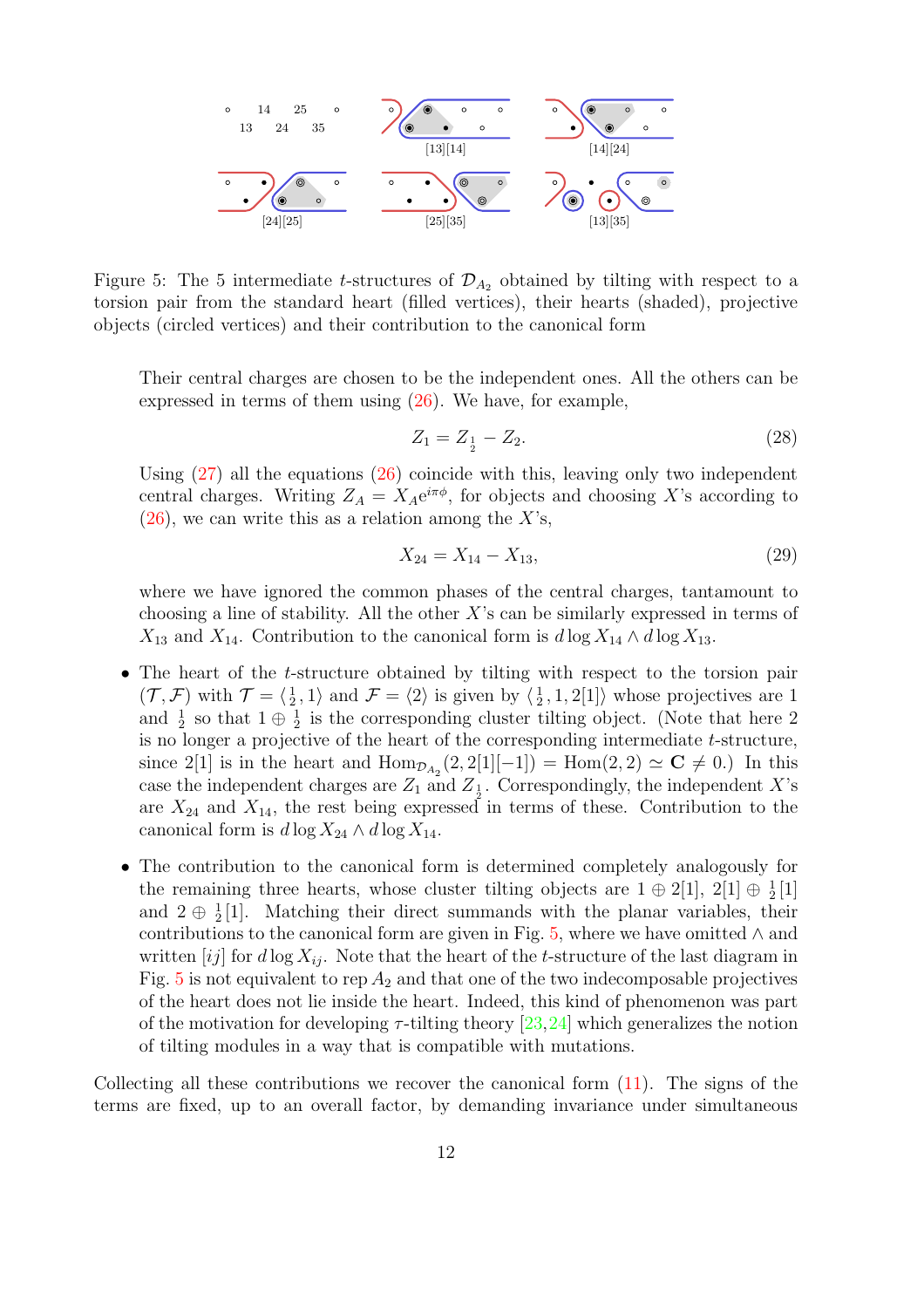scaling of the planar variables [\[2\]](#page-15-1). As mentioned in the introduction, each term in the canonical form, corresponding to a topologically different Feynman diagram, corresponds to an intermediate t-structure, thereby justifying the use of the latter in the scheme.

## <span id="page-13-0"></span>4 Example of  $N = 6$

We proceed similarly for the case of  $N = 6$  particles. We identify the mesh diagram of the momenta with a portion of the AR quiver of  $\mathcal{D}_{A_3}$  corresponding to the cluster category  $\mathcal{C}_{A_3}$  which can be obtained by identifying the indecomposable objects  $3 \simeq F(3) = 2[1]$ ,  $\frac{2}{3} \simeq F(\frac{2}{3}) = \frac{1}{2}[1]$  and  $\frac{1}{3} \simeq F(\frac{1}{3}) = 3[2]$  in the green block



where the shaded part is the heart of the standard t-structure of  $\mathcal{D}_{A_3}$ . There are now 14 torsion pairs, giving 14 intermediate t-structures whose hearts have three projective objects each, which in turn correspond to the 14 cluster tilting objects. The canonical form has 14 terms

<span id="page-13-1"></span>
$$
\Omega_{(6)} = -[13][14][15] + [15][25][24] - [15][14][24] + [24][25][26] + [26][25][35] \n- [26][36][35] + [26][36][46] - [15][25][35] + [13][14][46] - [13][15][35] \n+ [46][14][24] - [13][36][46] + [24][26][46] - [35][36][13] \tag{31}
$$

where we denoted  $[ij] = d \log X_{ij}$ . The hearts correspond to the fourteen vertices of an associahedron [\[10,](#page-16-15) [11\]](#page-16-6).

#### 4.1 Cluster category, hearts and canonical form

The torsion pairs for rep  $A_3$  and their corresponding t-structures for  $\mathcal{D}_{A_3}$  are illustrated in Fig. [6.](#page-14-0) (In each diagram the torsion class is the Abelian category generated by the black vertices in the blue part and the torsion-free class the one generated by the black vertices in the red part.) Let us remark that the torsion pairs of rep  $A_3$  can be "pasted" from the torsion pairs of rep  $A_2$  using the following rule. First, a choice of a torsion pair on the three lower left vertices and a torsion pair on the three lower right vertices has to be made such that the overlap agrees. Since both  $\mathcal T$  and  $\mathcal F$  are closed under extensions and there can be no nonzero morphisms from objects in  $\mathcal T$  to objects in  $\mathcal F$ . This determines in most cases uniquely whether the top vertex belongs to  $\mathcal T$ , to  $\mathcal F$ , or to neither. When there is a choice, both choices (i.e. including the top vertex in  $\mathcal T$  or in  $\mathcal F$ ) define torsion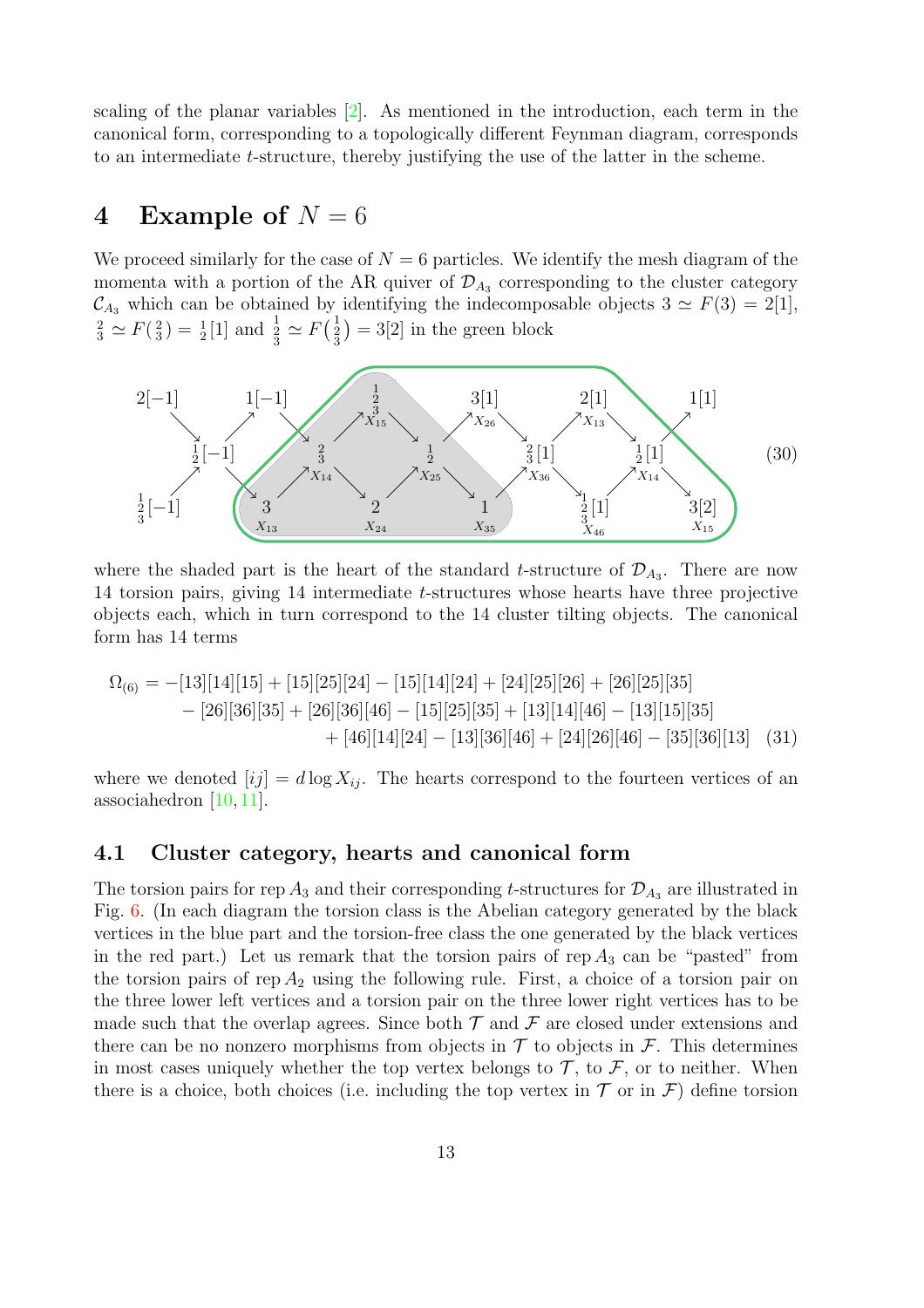<span id="page-14-0"></span>

Figure 6: The 14 intermediate t-structures of  $\mathcal{D}_{A_3}$  obtained by tilting from the standard heart (filled vertices), their hearts (shaded), projective objects (circled vertices) and their contribution to the canonical form

pairs. In this way one can obtain torsion pairs for rep  $A_{n+1}$  recursively from "pasting" torsion pairs of rep  $A_n$  and rep  $A_2$  (or equivalently from pasting n torsion pairs of rep  $A_2$ ).

There are nine mesh relations ensuing from [\(24\)](#page-10-2) among the twelve objects of the cluster category, namely,

$$
3 \longrightarrow \frac{2}{3} \longrightarrow 2, \qquad 2 \longrightarrow \frac{1}{2} \longrightarrow 1, \qquad 1 \longrightarrow \frac{2}{3}[1] \longrightarrow \frac{1}{3}[1],
$$
  
\n
$$
\frac{1}{3}[1] \longrightarrow \frac{1}{2}[1] \longrightarrow 3[2], \qquad \frac{1}{3} \longrightarrow \frac{1}{2} \longrightarrow 3[1], \qquad 3[1] \longrightarrow \frac{2}{3}[1] \longrightarrow 2[1], \qquad (32)
$$
  
\n
$$
\frac{2}{3} \longrightarrow \frac{1}{3} \oplus 2 \longrightarrow \frac{1}{2}, \qquad \frac{1}{2} \longrightarrow 3[1] \oplus 1 \longrightarrow \frac{2}{3}[1], \qquad \frac{2}{3}[1] \longrightarrow 2[1] \oplus \frac{1}{3}[1] \longrightarrow \frac{1}{2}[1].
$$

Accordingly, the twelve central charges are related by nine equations similar to [\(26\)](#page-11-0). The general rule of assignment of charges are

$$
Z_{A[1]} = -Z_A
$$
  
\n
$$
Z_{A \oplus B} = Z_A + Z_B,
$$
\n(33)

leaving three of them independent. As before, choosing the independent ones as the central charges of the projectives of the hearts from Fig. [6](#page-14-0) their masses furnish the terms of the canonical form [\(31\)](#page-13-1). The signs are again fixed by the scheme described in section [2.1,](#page-5-2) which guarantees its invariance under the scaling of the planar variables.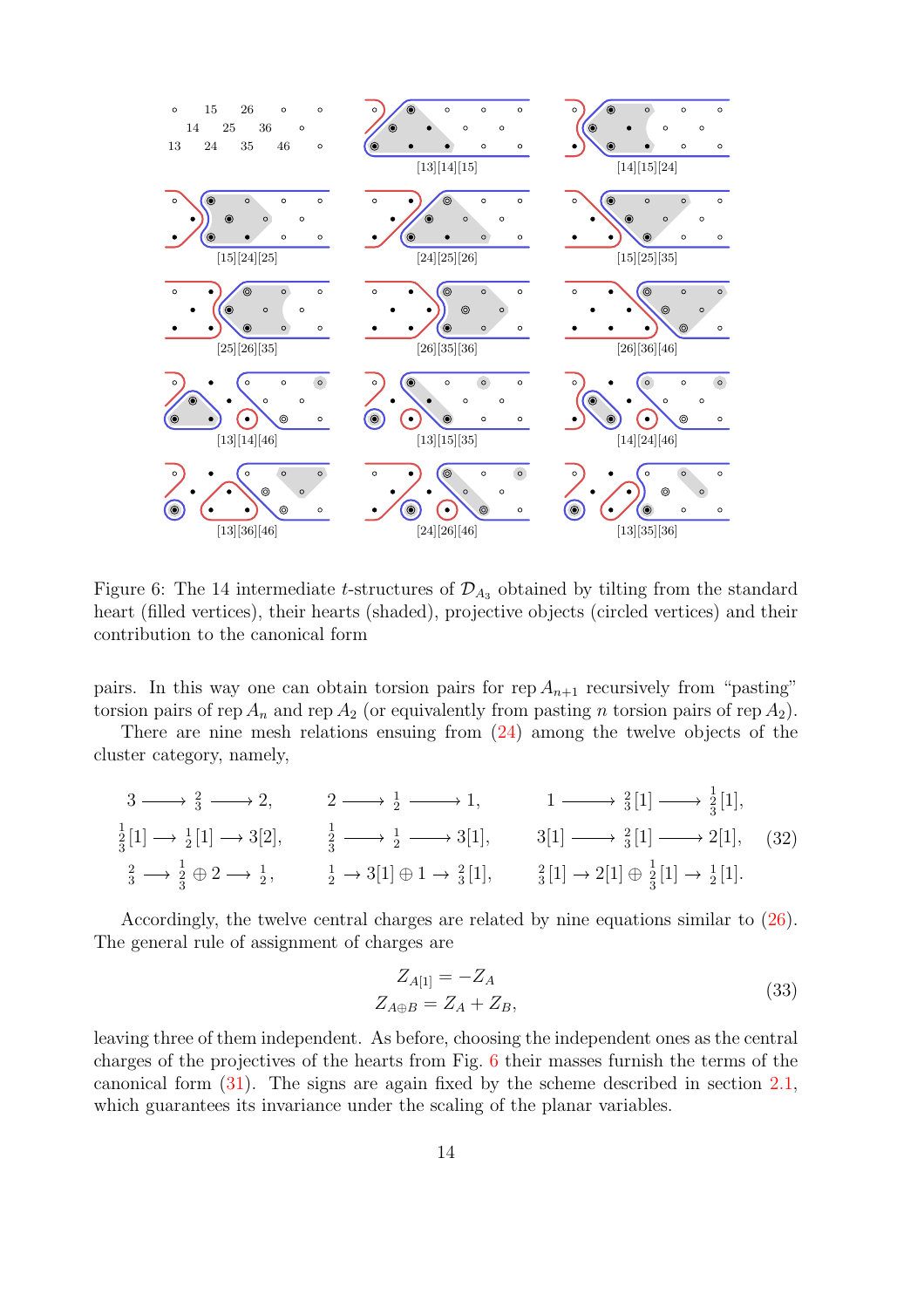## <span id="page-15-2"></span>5 Conclusion

In this note we have considered the canonical form appearing in the computation of planar tree level Feynman diagrams of a cubic scalar field theory. The canonical form is a means to encode the contribution of these Feynman diagrams to the scattering amplitude. Its relation to various mathematical structures have been studied earlier. In here we interpret the terms of the canonical form as arising from the cluster tilting objects of the cluster categories of quivers of type A which correspond to projectives of hearts of intermediate t-structures. This approach is categorical and makes no allusion to associahedrons and triangulations of polygons, although there is a precise general relation, the details of which we presented in two generic examples. As mentioned in the introduction, each N-particle planar diagram for any  $N$  in a cubic theory corresponds to a triangulation of an N-gon by non-intersecting diagonals. The category of diagonals of an N-gon is identified with the cluster category of an  $A_{N-3}$  quiver [\[17,](#page-16-12) [28\]](#page-17-7). The associahendron is then obtained as the exchange graph of the hearts of the intermediate t-structures of the cluster category [\[10,](#page-16-15)[11\]](#page-16-6). The objects in the cluster category, which are representations of the  $A_{N-3}$  quiver, are then mapped to real numbers using the central charge, as described in the text. This furnishes the rationale of identifying the planar variables  $X_{ij}$  arising in the kinematics of scattering with the mass of the central charges via mesh relations. The terms in the canonical form is then shown to be expressed in terms of the projectives of the hearts of intermediate t-structures, or equivalently of the direct summands of cluster tilting objects in the cluster category. The present treatment also generalizes to quadratic and higher order scalar field theories [\[25\]](#page-17-8) in terms of higher cluster categories.

Each Feynman diagram contributes a term in the canonical form or scattering amplitude. As demonstrated here, each of these corresponds to an intermediate t-structure and hence to a specific stability regime. We have illustrated this in two examples. The first one is for  $N = 5$  particles, which is simpler, if somewhat restricted. The second example of  $N = 6$  particles corresponding to the cluster category of  $A_3$  quivers is generic. These considerations can be generalized to arbitrary number of particles. The categorification is expected to help the organization of the canonical form, especially in their evaluation using computer programs.

## Acknowledgement

We warmly thank Hipolito Treffinger for very helpful discussions and Yann Palu for several helpful comments and for bringing the reference [\[22\]](#page-17-4) to our attention.

## <span id="page-15-0"></span>References

- <span id="page-15-1"></span>[1] N. Arkani-Hamed and J. Trnka, "The Amplituhedron", JHEP 10 (2014) 030.
- [2] N. Arkani-Hamed, Y. Bai, S. He, G. Yan, "Scattering Forms and the Positive Geometry of Kinematics, Color and the Worldsheet", JHEP 05 (2018) 096.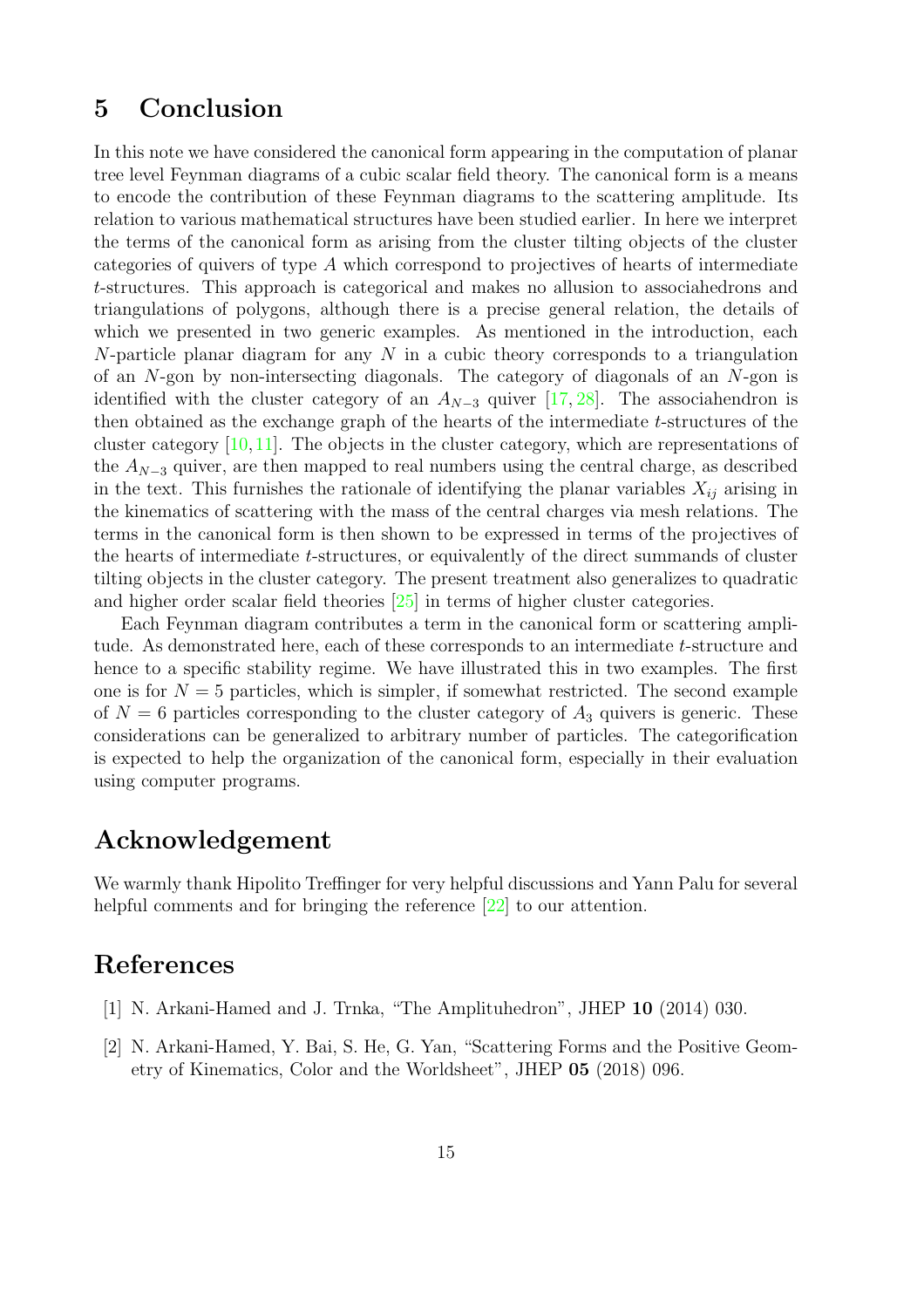- <span id="page-16-1"></span><span id="page-16-0"></span>[3] R. C. Hwa, V. L. Teplitz, "Homology and Feynman Integrals", W. A. Benjamin, Inc., New York, 1966.
- [4] N. Arkani-Hamed, J. L. Bourjaily, F. Cachazo, A. B. Goncharov, A. Postnikov, J. Trnka, "Scattering Amplitudes and the Positive Grassmannian", arXiv:1212.5605 [hep-th] (2012)
- <span id="page-16-2"></span>[5] J. Drummond, J. Foster, O. Gürdoğan, C. Kalousios, "Tropical Grassmannians, Cluster Algebras and Scattering Amplitudes", JHEP 04 (2020) 146.
- <span id="page-16-3"></span>[6] S. Mizera, "Aspects of Scattering Amplitudes and Moduli Space Localization", arXiv:1906.02099 [hep-th] (2019)
- <span id="page-16-4"></span>[7] P. Banerjee, A. Laddha, P. Raman, "Stokes Polytopes: The Positive Geometry for  $\phi^4$  Interactions", JHEP 08 (2019) 067.
- <span id="page-16-5"></span>[8] R. Schiffler, "Quiver Representations", Canadian Mathematical Society, 2010.
- <span id="page-16-15"></span>[9] T. Brüstle, D. Yang, "Ordered Exchange Graphs", Advances in Representation Theory of Algebras, 135–193, European Mathematical Society, 2013.
- <span id="page-16-6"></span>[10] A. King and Y. Qiu, "Exchange graphs and Ext quivers", Adv. Math. 285 (2015) 1106.
- [11] Y. Qiu, "Ext-Quivers of Hearts of A-Type and the Orientations of Associahedrons", J. Algebra 393 (2013) 60.
- <span id="page-16-8"></span><span id="page-16-7"></span>[12] D. Chicherin, J. M. Henn, "Cluster Algebras for Feynman Integrals", Phys. Rev. Lett. **126** (2021) 091603.
- <span id="page-16-9"></span>[13] B. Keller, "Cluster Algebras, Quiver Representations and Triangulated Categories", Triangulated Categories, 76–160, Cambridge University Press, 2010.
- [14] N. Arkani-Hamed, S. He, G. Salvatori, H. Thomas, "Causal Diamonds, Cluster Polytopes and Scattering Amplitudes", arXiv:1912.12948 [hep-th] (2019)
- <span id="page-16-10"></span>[15] V. Bazier-Matte, G. Douville, K. Mousavand, H. Thomas, E. Yıldırım, "ABHY Associahedra and Newton Polytopes of F-Polynomials for Finite Type Cluster Algebras", arXiv:1808.09986 [math.RT] (2018)
- <span id="page-16-11"></span>[16] S. Fomin, A. Zelevinsky, "Y -Systems and Generalized Associahedra", Ann. Math. 158 (2003) 977.
- <span id="page-16-12"></span>[17] P. Caldero, F. Chapoton, R. Schiffler, "Quivers with Relations Arising From Clusters  $(A_n \text{ Case})$ " Trans. AMS 358 (2006) 1347.
- <span id="page-16-13"></span>[18] T. Bridgeland, "Stability Conditions on Triangulated Categories", Ann. Math. 166 (2007) 317.
- <span id="page-16-14"></span>[19] A. B. Buan, R. J. Marsh, M. Reineke, I. Reiten, G. Todorov, "Tilting Theory and Cluster Combinatorics", Adv. Math. 204 (2006) 572.